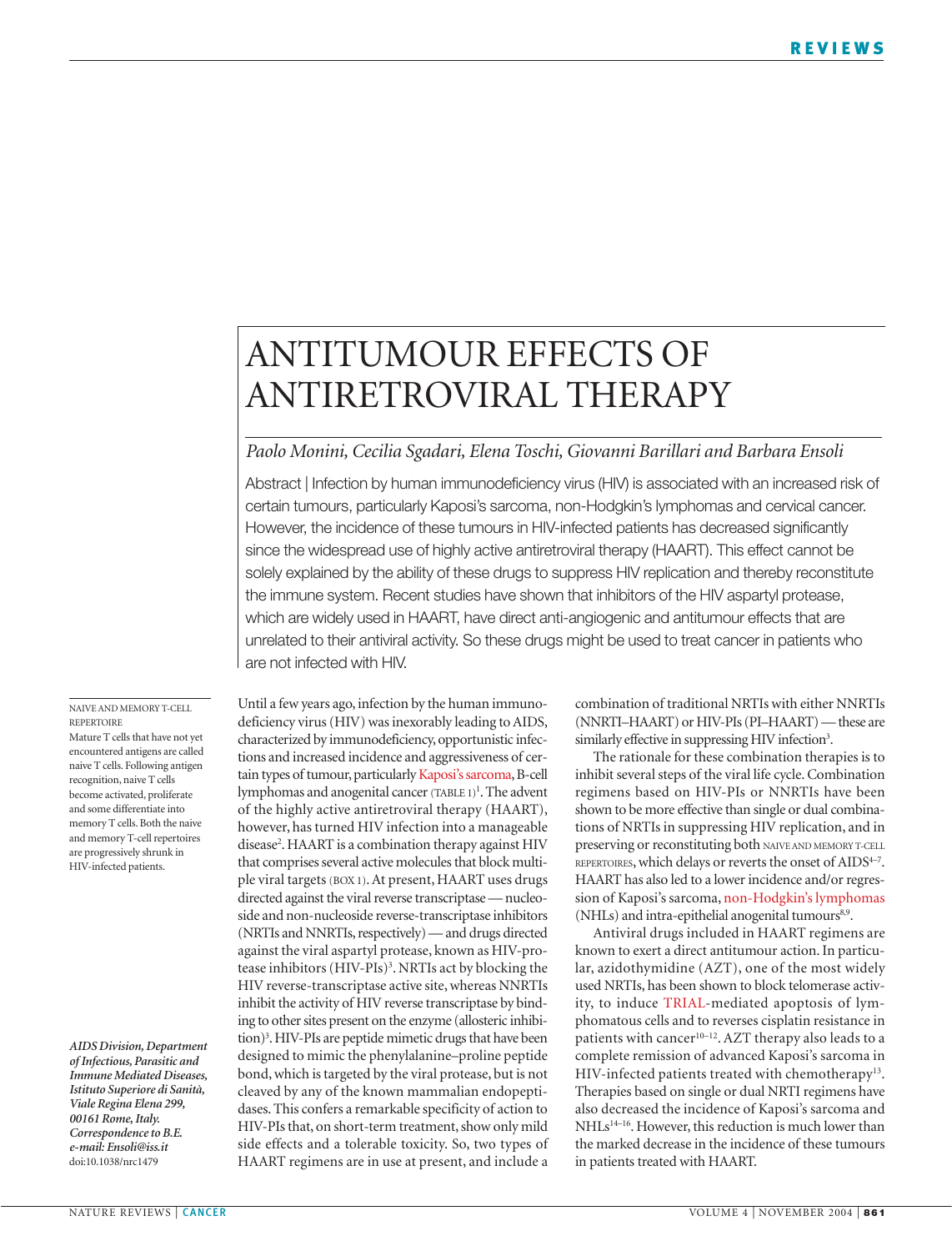# **Summary**

- **Infection with the human immunodeficincy virus (HIV) increases a patient's risk for developing certain types of cancers.**
- **Immune hyperactivation, due to uncontrolled HIV replication, and immune deficiency have been shown to be the key factors in the initiation and progression of these cancers, particularly Kaposi's sarcoma and B-cell lymphomas, in HIV-infected patients.**
- **Highly active antiretroviral therapy (HAART) reduces cancer risk and tumour burden in HIV-infected individuals.**
- **• The effects of these drugs cannot be entirely explained by their ability to suppress HIV replication and restore normal immune function — tumour development is not always correlated with a patient's viral load or level of immune reconstitution.**
- **Direct antitumour effects of HAART could be related to specific actions of the protease inhibitors included in this therapeutic cocktail, such as ritonavir, saquinavir, indinavir and nelfinavir. These drugs have been shown to inhibit proliferation and induce apoptosis in cultured cancer cells, to block endothelial- and tumour-cell invasion,** *in vivo* **angiogenesis and tumour growth, as well as the inflammatory response.**
- **• The ability of these drugs to prevent tumour growth and progression might be mediated by their ability to inhibit proteasome function and the activity of matrix metalloproteinases.**
- **As HAART has already been shown to be safe and effective for the treatment of patients with AIDS, these drugs might be exploited, alone or in combination with conventional cytotoxic therapy, for the treatment of non-HIV-infected patients with cancer.**

These antitumour effects of HAART regimens have been attributed to the extraordinary efficacy of this drug combination in suppressing HIV infection, and to the consequent reconstitution of cellular immunity against viruses implicated in AIDS-associated malignancies, including Epstein–Barr virus (EBV), Kaposi'ssarcoma-associated herpesvirus (KSHV) or human papillomavirus (HPV). This model, however, does not explain why these antiretroviral regimens did not show similar effects on other HIV-related proliferative diseases associated with the same viruses, including EPIDERMO-DYSPLASIA VERRUCIFORMS, MULTICENTRIC CASTLEMAN'S DISEASE, HODGKIN'S DISEASE Or invasive cervical cancer<sup>8,17,18</sup>. Moreover, some HIV-infected patients who still experience persistent and profound immune deficiency despite HAART treatment still have a much lower risk of developing NHLs, compared with similarly immune-suppressed individuals who have been treated with single or dual combinations of NRTIs<sup>19</sup>. This indicates that HAART could have direct antitumour effects that are unrelated to the use of NRTIs and are independent of immune reconstitution.

There is much evidence that HIV-PIs have direct effects on angiogenesis, tumour growth and tumour

| Table 1   HIV-associated malignancies |                |                                                                    |                                                                  |                                                                      |  |
|---------------------------------------|----------------|--------------------------------------------------------------------|------------------------------------------------------------------|----------------------------------------------------------------------|--|
| <b>Tumour type</b>                    | Relative risk* | <b>Viral co-factors</b><br>(prevalence of<br>viral DNA in tumours) | <b>Reported effects</b><br>of HAART <sup>‡</sup> on<br>incidence | <b>Reported effects</b><br>of HAART <sup>‡</sup> on<br>outcome       |  |
| AIDS-defining <sup>§</sup>            |                |                                                                    |                                                                  |                                                                      |  |
| KS                                    | 258            | HHV8 (100%)                                                        | Decreased                                                        | Regression/remission                                                 |  |
| <b>NHL</b>                            | 78.1           | EBV. HHV8                                                          | Decreased                                                        | Improved survival/<br>regression                                     |  |
| Burkitt's (classic form)              | 103            | EBV (30%)                                                          | Unchanged/decreased                                              | Improved survival                                                    |  |
| DLCL, centroblastic                   | <b>NA</b>      | EBV (40%)                                                          | Unchanged/decreased                                              | Improved survival                                                    |  |
| DLCL, immunoblastic                   | 134            | EBV LMP1 (90%)                                                     | Decreased                                                        | Improved survival                                                    |  |
| <b>PCNS</b>                           | 175            | EBV LMP1 (100%)                                                    | Decreased                                                        | Regression (anecdotal<br>evidence)                                   |  |
| PEL                                   | <b>NA</b>      | HHV8 (100%), EBV (80%)                                             | <b>NA</b>                                                        | Regression (anecdotal<br>evidence)                                   |  |
| Uterine cervix<br>(invasive)          | 8.8            | HPV (100%)                                                         | Unchanged                                                        | Regression (anecdotal<br>evidence)                                   |  |
| Non-AIDS-defining <sup>§</sup>        |                |                                                                    |                                                                  |                                                                      |  |
| HD                                    | 11             | EBV LMP1 (80-100%)                                                 | Unchanged/increased                                              | Improved survival                                                    |  |
| Lung                                  | 2.8            | $\overline{?}$                                                     | Increased                                                        | Prolonged time from<br><b>HIV</b> infection to<br>tumour development |  |
| Liver                                 | 5.1            | <b>HBV: HCV</b>                                                    | Unchanged                                                        | Worsening                                                            |  |
| Skin (non-KS)                         | 20.9           | HPV (non-melanomatous)                                             | $\overline{?}$                                                   | ?                                                                    |  |
| Anal                                  | 49.9           | <b>HPV</b>                                                         | ?                                                                | Regression (anecdotal)                                               |  |
| Uterine cervix<br>(pre-invasive)      | 9.3            | <b>HPV</b>                                                         | $\overline{?}$                                                   | No effect/regression;<br>longer time to relapse                      |  |
| <b>Testis</b>                         | 1.4            | ?                                                                  | ?                                                                | Unchanged survival                                                   |  |

\*Calculated as standardized incidence ratio (SIR) in the United States population before the widespread use of highly active antiretroviral therapy (HAART). SIRs are from REF. 26 for AIDS-defining tumours, Hodgkin's disease (HD), lung cancer, anal cancer, pre-invasive cervical cancer and testicular cancer; and from REF. 189 for liver and skin cancer. ‡ For references relative to AIDS-defining tumours as well as to HD, pre-invasive cervical cancer and anal cancer, see main text; for other non-AIDS-defining tumours, see REFS 8,190,192,193. § AIDSdefining tumours, like opportunistic infections, are considered to mark AIDS onset in HIV-infected individuals. <sup>II</sup>SIRs were calculated for men. DLCL, diffuse large-cell lymphoma; EBV, Epstein–Barr virus; HBV, hepatitis B virus; HCV, hepatitis C virus; HHV8, human herpesvirus type 8; HPV, human papillomavirus; KS, Kaposi's sarcoma; LMP1, latency membrane protein 1; NA, not available; NHL, non-Hodgkin's lymphoma; PCNS, primary-nervous-system lymphoma; PEL, primary effusion lymphoma.

EPIDERMODYSPLASIA **VERRUCIFORMIS** A genetic disease characterized by increased susceptibility to human papillomaviruses.

MULTICENTRIC CASTLEMAN'S DISEASE Lymphoproliferative disorder characterized by reactive lymph

nodes with expanded germinal centres and B-cell proliferation. In HIV-infected individuals, the plasma-cell variant is the predominant form, which, in this setting, is invariably infected by KSHV.

HODGKIN'S DISEASE A heterogeneous lymphoma entity originating from germinal-centre or postgerminal-centre B cells. The classical form has a postgerminal-centre phenotype and is the predominant form in HIVinfected individuals.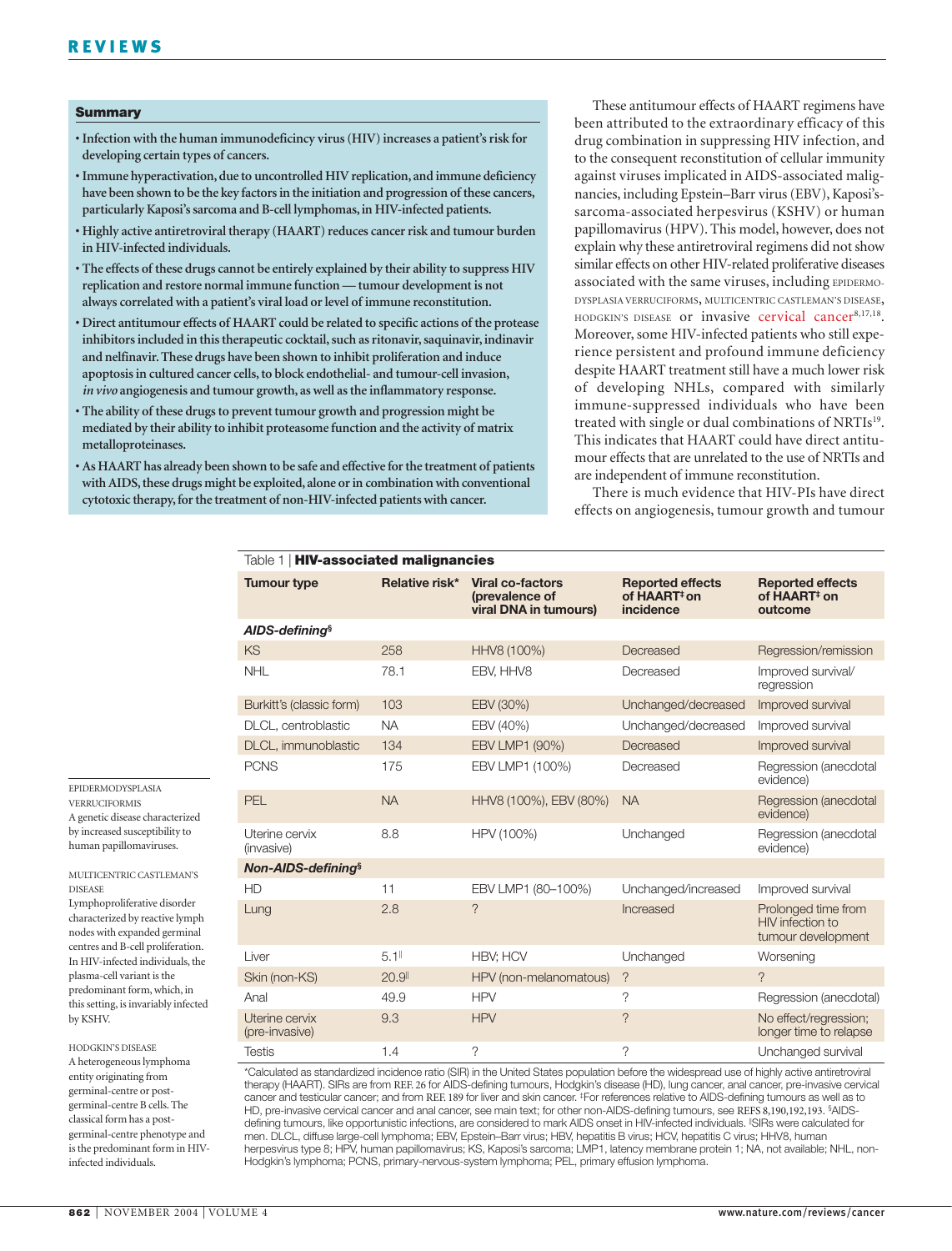immunity that are unrelated to their antiviral effects. These seem to be mediated through specific activities on the proteasome and on MATRIX METALLOPROTEINASES  $(MMPs)^{20-22}$ .

## Box 1 | **HIV life cycle**

**Human immunodeficiency virus (HIV) infects several cell types, including CD4+ T cells, monocytes and dendritic cells. The infectious cycle begins with the adsorption of viral particles to the receptor CD4, which is present at the cell surface. This interaction, which is mediated by the HIV envelope (Env) protein gp120, leads to subsequent interaction of the gp120 V3 loop region with a co-receptor, usually a member of the seven-membrane-spanning chemokine-receptor families, the most important being CCR4 or CXCR5** (REF. 187)**. After virus adsorption, the viral and cell membranes fuse together, and the viral 'core' (which includes the diploid viral genome) is released into the cytoplasm, where the virion-associated reverse transcriptase is activated and begins synthesizing viral cDNA. This is subsequently transported to the cell nucleus, where another virion-associated enzyme, the HIV integrase, catalyses the insertion (integration) of the viral cDNA into the host-cell genome. Transcription of the integrated viral cDNA leads to the production of genomic (unspliced) and messanger (spliced) RNA (mRNA) molecules that are transported to the cell cytoplasm. Translation of HIV mRNAs leads to the production of Env proteins and immature precursors of capsid (Gag) and viral polymerase (Pol) proteins. Immature Gag and fused Gag–Pol precursors are transported to the cell membrane, where viral progeny begin assembling and 'bud' from the infected cells. Viral particles released following budding, however, do not contain the characteristic HIV condensed core and are not infectious. Virus infectivity is acquired after particle maturation, which is mediated by the virion-associated HIV aspartyl protease. This enzyme cleaves the immature Gag and Gag–Pol precursors into functional polypeptides. These crucial steps of the HIV life cycle are targeted with nucleoside and non-nucleoside reverse-transcriptase (RT) inhibitors (NRTIs and NNRTIs, respectively), and with HIV-protease inhibitors (HIV-PIs).**



# **HIV infection and tumour development**

AIDS-associated malignancies are all associated with DNA tumour viruses such as EBV, KSHV and HPV (TABLE 1). For this reason, these malignancies are commonly considered to be the result of diminished immune surveillance against viruses and virus-infected tumour cells. The beneficial effects of HAART on these tumours have therefore been interpreted as the result of drug-mediated HIV suppression and immune reconstitution. This is supported by several findings. For example, Kaposi's sarcoma is a multifocal angiogenic tumour characterized by proliferating spindle-shaped cells of endothelial-cell origin that are latently infected by KSHV<sup>23</sup>. Studies indicate that KSHV load and antibody titres, as well as the patient's number of CD4<sup>+</sup> HELPER T LYMPHOCYTES — the main targets of HIV replication<sup>24-26, 32</sup> — are independent determinants for risk of developing Kaposi's sarcoma25–31. Similarly, EBV load is increased in patients before development of B-cell lymphoma, whereas specific immune responses against the virus are decreased<sup>33-35</sup>. The relative risk of AIDS-associated malignancies increases progressively as a function of the progressive decline of CD4+ T-cell counts<sup>27</sup>.

Nevertheless, the relation between immune deficiency and tumour development is not straightforward. In fact, only certain types of AIDS-associated tumours arise in immunodeficient patients. In particular, NHL subtypes including IMMUNOBLASTIC LYMPHOMAS and PRIMARY-NERVOUS-SYSTEM LYMPHOMAS, along with Burkitt's-like lymphomas, typically develop in patients with very low CD4+ T-cell counts. On the other hand, the incidence of other NHL subtypes such as CENTROBLASTIC DIFFUSE LARGE-CELL LYMPHOMAS, along with classic BURKITT'S LYMPHOMA, Hodgkin's disease, cervical cancer and, most notably, Kaposi's sarcoma, increases in patients who have significantly higher CD4+ T-cell numbers<sup>1,19,36-41</sup>.

The overall risk of tumour development is very high in HIV-infected individuals (TABLE 1), but the relative increase in tumour risk with stepwise decreases in CD4+ T-cell counts is only marginal27. So the risk of tumour development increases steeply as CD4+ T-cell counts decline below a certain threshold. Once below this threshold, cancer risk becomes less dependent on further CD4+ T-cell loss<sup>27</sup>. However, evidence indicates that this hypothetical CD4<sup>+</sup> T-cell count threshold can be very high in certain individuals. In particular, in HIV-infected homosexual men, the incidence rate of Kaposi's sarcoma increases by more than 1000-fold before a consistent CD4+ T-cell decline<sup>1</sup>. So, CD4+ T-cell loss and consequent immune deficiency cannot fully explain the increased incidence of certain malignancies in HIV-infected individuals. Indeed, several recent studies show that immune activation causes and precedes the development of immune deficiency in HIV infection<sup>42-45</sup>. Sustained and uncontrolled HIV replication leads to continuous antigenic stimulation and to chronic T-cell activation and proliferation, which, in turn, generates a continuous drain of naive and memory T cells that become activated, proliferate, die by apoptosis or re-enter the pool of memory T cells.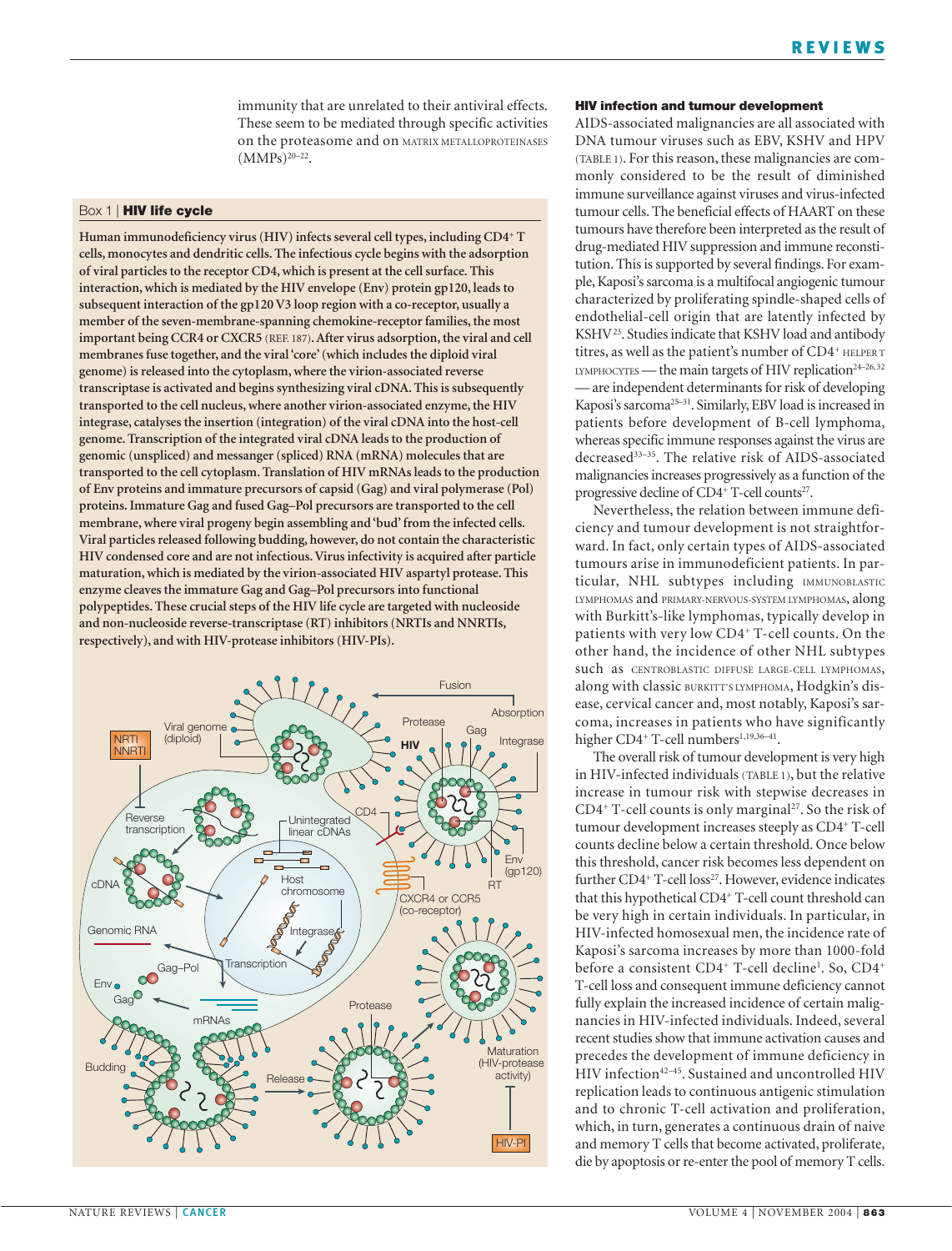However, this exhausts the pool of naive T cells, impairing the capacity to mount antigen-specific immune responses $42-45$  (BOX 2).

Several other studies also indicate that immune activation, rather than immune deficiency, is the key factor in the initiation of Kaposi's sarcoma and B-cell lymphomas. In particular, Kaposi's sarcoma begins as a reactive process, characterized by blood-vessel activation

## Box 2 | **HIV-induced immune activation leads to immune deficiency**

**In a normal immune system (left side of figure), exposure to environmental antigens continuously activates naive and/or memory T cells, driving their replication and establishing and maintaining a pool of proliferating cells (activated pool). Activated cells become effectors and undergo apoptosis or survive to replenish the 'resting pool' as memory cells. Naive and memory T cells also die by 'natural' (stochastic) events — this is compensated by homeostatic proliferation. Production and maturation of T cells in the bone marrow and thymus also compensate for these losses. In patients infected with human immunodeficiency virus (HIV), however, several mechanisms perturb T-cell homeostasis (right side of figure). In the immune system of an individual infected with the HIV, the 'activated pool' of T cells is targeted by the virus, and this impairs the replenishment of the memory compartment. The input of T cells from the bone marrow and thymus is also reduced due to direct and indirect effects of HIV infection**<sup>188</sup>**. But the main force that drives the immune system into collapse and that leads to overt immune deficiency in HIV infections is the chronic antigenic stimulation that results from uncontrolled HIV replication**<sup>42</sup>**. As a result, the activated cell pool expands, whereas the pools of naive and the memory T cells progressively shrink.**



(expression by endothelial cells of adhesion molecules and  $\alpha_{\gamma}\beta_{3}$ - and  $\alpha_{5}\beta_{1}$ -integrins), tissue infiltration by activated CD4<sup>+</sup> and CD8<sup>+</sup> T cells, production of angiogenic factors, increased expression of MMPs, and intense and aberrant angiogenesis23. Extracellular HIV-1 Tat PROTEIN*,* released by HIV-infected cells, binds the  $\alpha_{\rm v}\beta_{\rm 3}$ - and  $\alpha_{\rm 5}\beta_{\rm 1}$ integrins, increasing the effects of the angiogenic factors<sup>46–53</sup>. These processes can precede the appearance of spindle-shaped cells of endothelial or monocytic cell origin (the so-called Kaposi's-sarcoma spindle cells), which are believed to be the tumour cells of Kaposi's sarcoma<sup>54,55</sup> and becomes progressively infected by KSHV<sup>23</sup>.

Evidence indicates that all these events, including KSHV reactivation and virus dissemination to tissues, are driven by the actions of  $T_H1$ -TYPE PRO-INFLAMMATORY CYTOKINES, particularly interferon-γ (IFNγ), interleukin-1β (IL-1β) and tumour-necrosis factor-α (TNF $\alpha$ ), which are increased in patients infected by HIV23,46,48,55–60. This is also supported by the observation that treatment of HIV-infected patients with IL-2, TNFα, or IFNγ resulted in onset or progression of Kaposi's sarcoma<sup>61,62</sup>. Furthermore, a CD8/T<sub>H</sub>1-type immune-activation profile is a specific trait of individuals who are at risk of forms of Kaposi's sarcoma that are not associated with HIV infection, including CLASSIC KAPOSI'S SARCOMA<sup>23,63–66</sup> and AFRICAN KAPOSI'S SARCOMA<sup>23,67–69</sup>. Moreover,  $T_H$ 1-type cytokines are also likely to be involved in the initiation of POST-TRANSPLANT KAPOSI'S SARCOMA. In fact, only a small fraction of KSHV-infected organ recipients develop Kaposi's sarcoma following initiation of immune-suppressive therapy<sup>70</sup>, whereas disease onset is most frequently preceded by acute or chronic graft rejection or opportunistic infections, which induce strong  $T<sub>u</sub>1$ -type responses<sup>71,72</sup>. AIDS-associated B-cell lymphomas are also preceded by chronic antigendependent B-cell stimulation leading to a persistent and generalized lymphadenopathy that, in turn, promotes the clonal expansion of pre-neoplastic antigen-specific B-cell populations<sup>73,74</sup>. Furthermore, an increased EBV load precedes the development of B-cell lymphoma<sup>34</sup>, whereas extracellular Tat increases B-cell proliferation and induces B-cell lymphomas in mice<sup>75,76</sup>.

So, AIDS-associated malignancies are multifactorial and their progression is promoted by the combined effects of immune activation, viral cofactors (including tumour viruses and extracellular Tat) and immune deficiency. In this regard, two variables are most often measured to monitor HIV infection and the efficacy of antiretroviral therapies — the number of CD4+ T cells, which is a measure of immune integrity or deficiency, and HIV load. In HAART-treated patients, HIV load remains high in non-responders or in patients showing persistent viraemia despite an increase in their CD4+ T-cell numbers. These individuals have high or intermediate levels of immune activation compared with patients who respond to HAART. So, HIV load might be regarded as an indirect measure of immune activation in treated patients. Recent data, however, have indicated that the effects of HAART on AIDS-associated tumours are not always well correlated to either one of these two key variables, so HAART might exert direct antitumour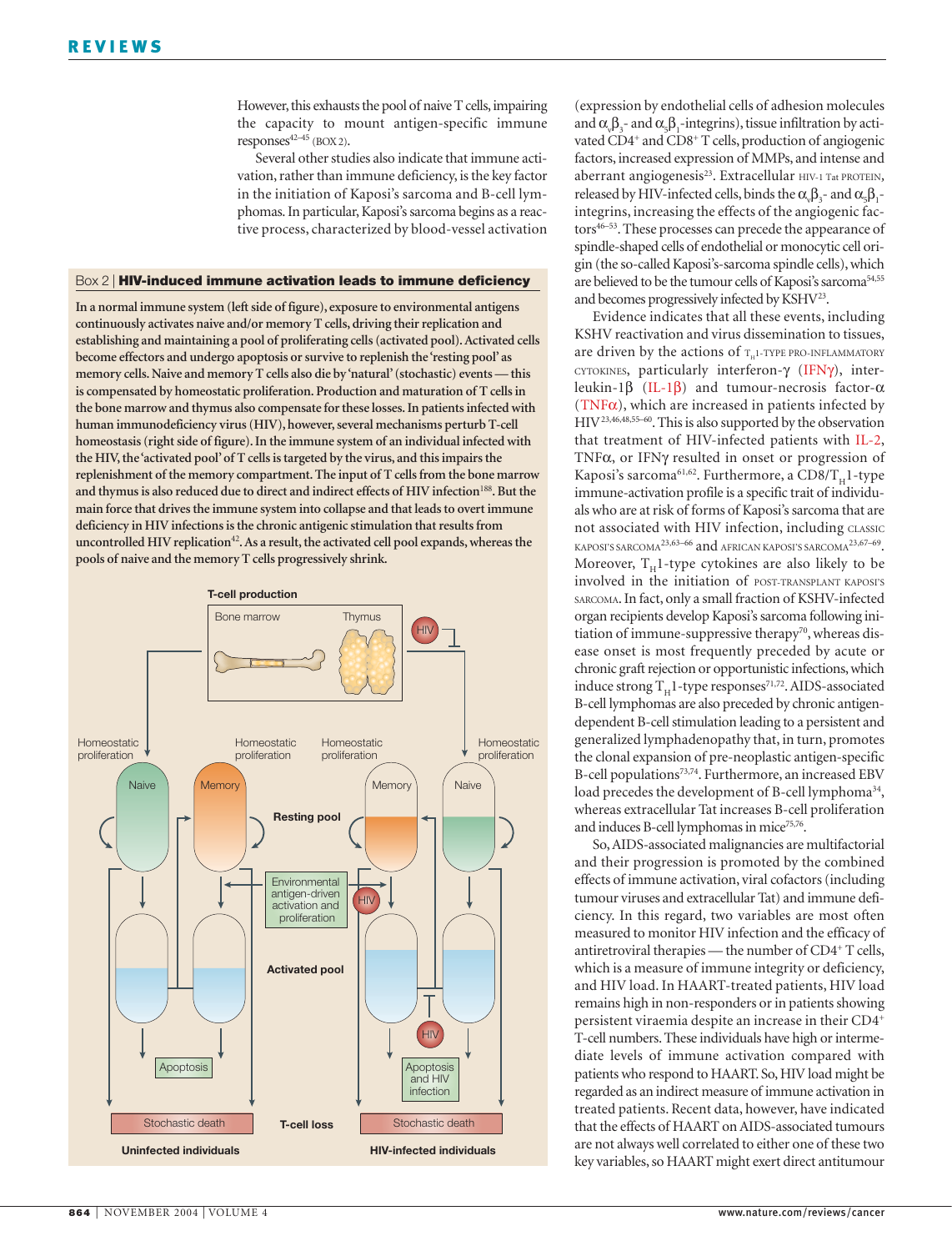actions that act independently of immune reconstitution or suppression of immune activation.

# **HAART inhibits AIDS-associated tumours**

Following HAART initiation, patients show a sudden decrease in HIV replication associated with a reduction of both T-cell and B-cell activation and turnover rates4,43,44,77–81. This leads to an increase in memory and naive CD4+ and CD8+ T-cell counts, normalization of the B-cell compartment and, eventually, sustained immune reconstitution<sup>4,78,80,82,83</sup>. These effects of HAART are associated with a significant decrease in the incidence of AIDS-associated malignancies — particularly in the incidence of Kaposi's sarcoma and NHLs as well as with tumour regression, prolonged time to failure of tumour treatment and longer survival  $times^{8,84-93}$ . These positive outcomes have been generally attributed to restoration of the immunological control of viruses, including EBV, KSHV and HPV<sup>19,84,94-97</sup>.

Studies comparing the incidence of lymphomas before or after the advent of HAART indicated that HAART resulted in a significant decrease in the incidence of systemic immunoblastic lymphomas and primary-nervous-system lymphomas, but not of the other lymphoma subtypes $8,15,98,99$ . This has been generally attributed to drug-mediated reconstitution of immune responses against cells that express immunogenic EBV latency gene products, including the latency membrane protein 1 (LMP1) oncoprotein**,** which is prominently expressed by immunoblastic lymphomas and primarynervous-system lymphomas (TABLE 1)<sup>74,100-102</sup>. However, recent retrospective studies that compared the incidence of lymphomas in groups of patients treated with HAART or with NRTIs, and patients who did not receive antiretroviral therapy showed that the incidence of all lymphoma subtypes is reduced in patients who have received HAART. So, HAART reduces the incidence of NHLs whether or not their pathogenesis depends on immune suppression $19,95$ .

A high rate of tumour regression and/or complete remission is frequently observed in patients with Kaposi's sarcoma and NHL who have been treated with either chemotherapy or radiotherapy and HAART, or with HAART alone<sup>9,84,88,90,91,96,103-117</sup>. Although larger, controlled studies are required, these data indicate that HAART not only reduces tumour incidence in HIVinfected individuals, but it also induces an antitumour response. However, although increased CD4+ T-cell counts and decreased or undetectable levels of HIV and KSHV viraemia are independent predictors of the response of Kaposi's sarcoma to HAART84,103,105,108,118, several studies reported a lack of correlation between one or more of these determinants and tumour regres $sion^{107,119-121}$ . A recent study has shown that HAART prolongs the length of time that patients with Kaposi's sarcoma respond to chemotherapy, but this effect is not well correlated with restoration of CD4<sup>+</sup> T cells or with control of HIV viraemia<sup>87</sup>. In another recent study, reconstitution of immune responses against KSHV and decreases of plasma viraemic levels following HAART have been shown to require several months of therapy (over 24 months) — much longer than the rapid response of Kaposi's sarcoma to these drugs<sup>122</sup>. This tumour, in fact, typically responds to HAART within the first weeks of treatment, often resulting in complete disease remission after only a few months of therapy<sup>122</sup>.

Similarly, regression of cervical intraepithelial neoplasia occurs following HAART initiation despite persistence of HPV DNA in the cervix9,117. By contrast, in untreated patients, persistence of HPV infection leads to lesion progression<sup>123,124</sup>. Although regression of cervical intraepithelial neoplasia during HAART is associated with immune reconstitution, a lack of correlation between CD4+ T-cell counts, HIV load, clearance of HPV infection and lesion regression has been reported<sup>9,96,117</sup>. All these data confirm that regression or resolution of Kaposi's sarcoma, NHLs and cervical intraepithelial neoplasias in response to HAART are mediated, at least in part, by effects that are not due to suppression of HIV infection, inhibition of antigen-driven immune activation, or HAART-mediated immune reconstitution.

## **Antitumour effects of HIV-protease inhibitors**

The effects of HAART on tumour incidence and regression have been most frequently studied in cohorts or groups of patients treated with PI–HAART rather than NNRTI–HAART9,84,103–109,111,112,114–116. This reflects, at least in part, the fact that PI–HAART was in use before the advent of NNRTI–HAART. However, this might also indicate that the unexpected antitumour effects of HAART are related to specific actions of HIV-PIs. This was addressed by directly comparing the impact of PI–HAART and NNRTI–HAART on patients with Kaposi's sarcoma or NHLs. In three recent studies, both regimens were found to be equally effective in reducing the incidence of Kaposi's sarcoma or NHLs<sup>14,16,125</sup>. Contrasting results, however, have been obtained when looking at tumour regression or relapse. A recent study analysed the response of Kaposi's sarcomas in a series of ten patients treated with PI–HAART or NNRTI–HAART. Both regimens were found to induce partial regression of Kaposi's-sarcoma lesions with a similar frequency<sup>126</sup>. However, complete remission of Kaposi's sarcoma occurred more frequently in patients treated with PI–HAART than in those treated with NNRTI–HAART<sup>126</sup>. These patients had very low CD4+ T-cell counts at the beginning of the study, and only small and partial CD4<sup>+</sup> T-cell recovery after therapy. So, in patients with low immune activity, HIV-PIs were more efficient at inducing complete response than NNRTI–HAART.

Two other small studies reported the effects of switching patients from PI–HAART to NNRTI–HAART after resolution of Kaposi's sarcoma.Although one study reported that switching these drugs had no effect on relapse, the other study reported that it was consistently associated with tumour relapse, even though both regimens were equally effective against HIV infection<sup>127,128</sup>. Although larger retrospective and prospective studies are required to draw a firm conclusion, these data indicate that the antitumour effects of HAART might, at least in part, be related to specific actions of HIV-PIs.

MATRIX METALLOPROTEINASES (MMPS) Enzymes that degrade the extracellular matrix and are required for tumour-cell invasion of basement membranes and migration in interstitial tissue. MMPs are involved in angiogenesis, wound healing, tumour invasion, inflammation and all processes requiring tissue remodelling.

#### HELPER T CELLS

T lymphocytes that express the surface molecules CD3 and CD4, and recognize antigen peptides presented by MCHclass-II molecules. Following antigen recognition, these cells produce cytokines that activate B-cells, macrophages and granulocytes, and that induce differentiation of cytotoxic T lymphocytes into effector cells.

IMMUNOBLASTIC LYMPHOMA A subtype of NHLs that belongs to the group of the diffused large-cell lymphomas, accounting for about 25% of HIV-associated lymphomas. It is associated with EBV infection and expression of LMP1.

#### PRIMARY-NERVOUS-SYSTEM LYMPHOMA

A NHL subtype, usually with immunoblastic features, that arises in the central nervous system. This subtype is invariably associated with EBV infection, and expresses the viral oncoprotein LMP1.

CENTROBLASTIC DIFFUSE LARGE-CELL LYMPHOMA A systemic subtype of NHL belonging to the group of the diffused large-cell lymphomas, accounting for about 10% of HIV-associated lymphomas. About 30% of these lymphomas are infected with EBV but do not express the viral oncoprotein LMP1.

BURKITT'S LYMPHOMA A systemic subtype of NHL that accounts for about 30% of HIVassociated lymphomas. It is characterized by c-MYC alteration due to chromosomal translocation, and by p53 inactivation. About 30% of cases are associated with EBV infection, and tumour cells do not express the viral oncoprotein LMP1.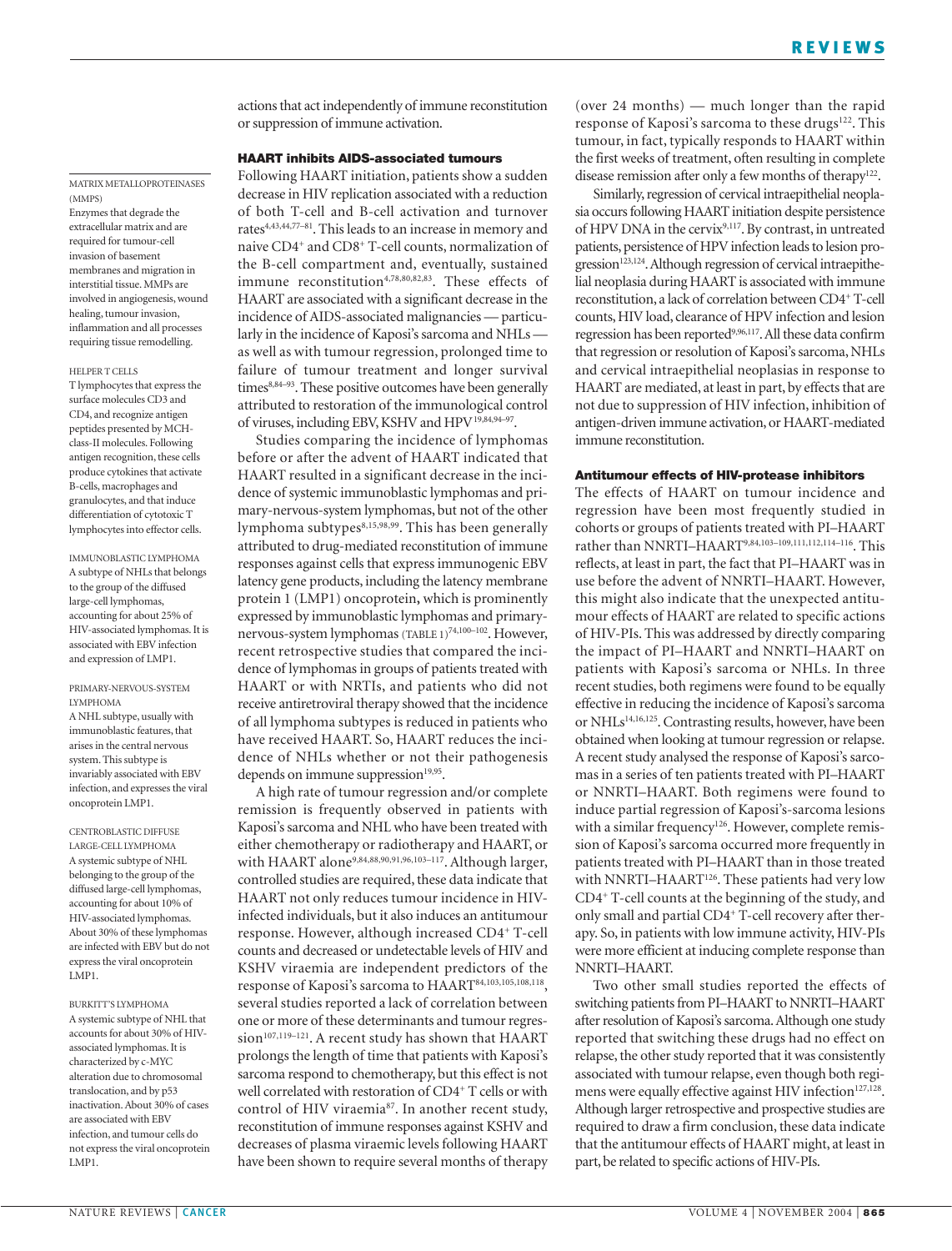| <b>Direct effects of HIV-PIs on tumours</b><br>Table 2 I |                                                                                        |                                                                                      |                                                                                                            |                                                                                                  |                                                       |                   |
|----------------------------------------------------------|----------------------------------------------------------------------------------------|--------------------------------------------------------------------------------------|------------------------------------------------------------------------------------------------------------|--------------------------------------------------------------------------------------------------|-------------------------------------------------------|-------------------|
| <b>HIV-PI</b>                                            | <b>Effect</b>                                                                          | <b>Experimental</b><br>model                                                         | Drug dose/<br>concentration                                                                                | Mechanism(s)<br>of action                                                                        | <b>Molecular</b><br>target(s)                         | <b>References</b> |
| Ritonavir                                                | Inhibition of KS<br>growth                                                             | KS cell line transplanted<br>into immunodeficient mice                               | HIV therapeutic dose                                                                                       | <b>Blocks KS-cell</b><br>apoptosis endothelial-<br>cell activation (through<br>NF-kB inhibition) | Proteasome                                            | 130               |
| Ritonavir                                                | Inhibition of<br>tumour-cell<br>proliferation and<br>induction of<br>apoptosis         | KS cell line and other<br>human tumour cell lines;<br>syngenic mouse tumour<br>model | Similar to or above<br>patient's peak plasma<br>concentration<br>$(3 - 50 \mu M);$<br>HIV therapeutic dose | Accumulation of the<br>cyclin-dependent<br>kinase inhibitor WAF1                                 | Proteasome                                            | 129,130           |
| Saguinavir<br>and indinavir                              | Necrosis of KS<br>lesions                                                              | Primary (non-immortalized)<br>KS cells transplanted<br>into immunodeficient<br>mice  | HIV therapeutic<br>dose                                                                                    | <b>Blocks</b><br>neoangiogenesis                                                                 | MMPs, possibly<br>integrins                           | 22                |
| Saguinavir<br>and indinavir                              | Inhibition of<br>growth and<br>metastasis of<br>tumours of<br>various origin           | Human or syngenic<br>tumour grafts in<br>immunodeficient mice                        | <b>HIV</b> therapeutic<br>dose                                                                             | Blocks angiogenesis,<br>tumour-cell invasion,<br><b>ECM</b> remodelling                          | MMPs, possibly<br>integrins                           | 22,194            |
| Saquinavir<br>and indinavir                              | Inhibition of cell<br>invasion (with no<br>effects on cell<br>viability/proliferation) | Human endothelial cells<br>and tumour cell lines                                     | Patient's steady-state<br>plasma concentration<br>$(0.1 - 1 \mu M)$                                        | <b>Blocks MMP2</b><br>proteolityc activation                                                     | MMP2, MT1-MMP,<br>possibly $\alpha, \beta$ , integrin | 22,194            |
| Saquinavir                                               | Tumour-cell<br>apoptosis and<br>radiosensitization                                     | Human tumour cell lines                                                              | Above patient's peak<br>plasma concentration<br>$(50-100 \mu M)$                                           | Inhibition of NF-KB<br>function                                                                  | Proteasome                                            | 21                |

The potential antitumour effect of other human immunodeficiency virus protease inhibitors (HIV-PIs), including nelfinavir, amprenavir, lopinavir and atazanavir, is under study. ECM, extracellular matrix; KS, Kaposi's sarcoma; MMP, matrix metalloproteinase.

HIV-1 Tat PROTEIN A viral regulatory protein that induces expression of viral genes.

## T 1-TYPE PRO-INFLAMMATORY **CYTOKINES**

Cytokines produced by helper T cells of the  $T<sub>u</sub>1$  subset. These cytokines activate T cells and macrophages, and stimulate cellmediated immunity. Most of these cytokines also have inflammatory activity, activate vessels and recruit immune cells at sites of tissue damage.

#### CLASSIC, AFRICAN AND POST-TRANSPLANT KAPOSI'S SARCOMA

Three epidemiological forms of the disease that share the same histopathological traits as HIVassociated Kaposi's sarcoma (AIDS-KS), although they are less aggressive, and are not associated with HIV infection. The classic form is prevalent in elderly people of Mediterranean origin, the African form is endemic in central Africa, and post-transplant Kaposi's sarcoma occurs in transplant patients receiving immunesuppressive therapy.

Many studies have therefore been aimed at identifying non-virological actions of the most widely used HIV-PIs, including ritonavir, saquinavir, indinavir and nelfinavir. They have found that HIV-PIs directly affect several pathways involved in tumour-cell proliferation and survival, angiogenesis, invasion, inflammation, and antitumour immunity in HIV-free models (TABLES 2,3). For example, ritonavir and saquinavir inhibited the proliferation of tumour cell lines of lymphoblastoid origin, including lymphoma cells and myeloid leukaemia cells, fibrosarcoma and mastocytoma cells, as well as immortalized Kaposi's-sarcoma cell lines<sup>129,130</sup>. This effect was associated with the induction of apoptosis in tumour cells, but no effect on proliferation or survival was observed with non-tumour cells, including nontransformed immortalized fibroblasts or primary macrophages<sup>129,130</sup>. Furthermore, saquinavir induced apoptosis in prostate cancer cells, glioblastoma cells and lymphocytic leukaemia cells, and sensitized tumour cells to cell death by ionizing radiation<sup>21</sup> (TABLE 2).

HIV-PIs also inhibit angiogenesis and tumour growth by blocking cell invasion (TABLE 2). In particular, studies showed that indinavir and saquinavir inhibited the development of Kaposi's-sarcoma-like angioproliferative lesions induced in nude mice following injection of primary Kaposi's sarcoma cells derived from human lesions<sup>22</sup>. In treated mice, these drugs promoted the formation of a large central necrotic area and a marked reduction of neoformed vessels, oedema and spindle-cell infiltration<sup>22</sup>. These effects of HIV-PIs were found to be due to inhibition of basic fibroblast growth factor (bFGF)- and vascular endothelial growth factor

(VEGF)-mediated angiogenesis; both proteins are produced by Kaposi's-sarcoma cells<sup>22,50,58,59,131,132</sup>. Indinavir and saquinavir have also been shown to inhibit the formation of angiogenic lesions directly induced by angiogenic factors in nude mice, as well as bFGF or VEGF-induced angiogenesis in the chicken choriallantoic membrane assay<sup>22</sup>. However, neither drug had any effect on bFGF-promoted proliferation, basal growth or survival of macrovascular and microvascular endothelial cells, smooth-muscle cells or Kaposi's-sarcoma cells (TABLE 2). But both drugs completely blocked bFGF-induced invasion of a reconstituted basement membrane (Matrigel) by all these cell types<sup>22</sup>.

As tumour angiogenesis and invasion are general pathways involved in tumour progression, HIV-PIs might successfully be used to inhibit the growth of tumours of various origins and histotypes. In agreement with this hypothesis, indinavir and saquinavir also blocked tumour formation induced in nude mice by injection of EA-hy 926 cells — a hybrid between human endothelial cells and a lung adenocarcinoma cell line that is used as an angiogenic-tumour model<sup>22</sup>. Inhibition of these tumours was associated with inhibition of cell invasion, but not cell proliferation or cell survival<sup>22</sup>. Ongoing studies indicate that indinavir and saquinavir are also effective at inhibiting the growth of various human tumour xenografts, including lung, breast, hepatocarcinoma and colon adenocarcinoma, and human tumours of haematopoietic cell origin (myelomonocytic or T-cell acute leukaemia cells). These effects have also been shown to be mediated by a blockade of tumour angiogenesis and tumour-cell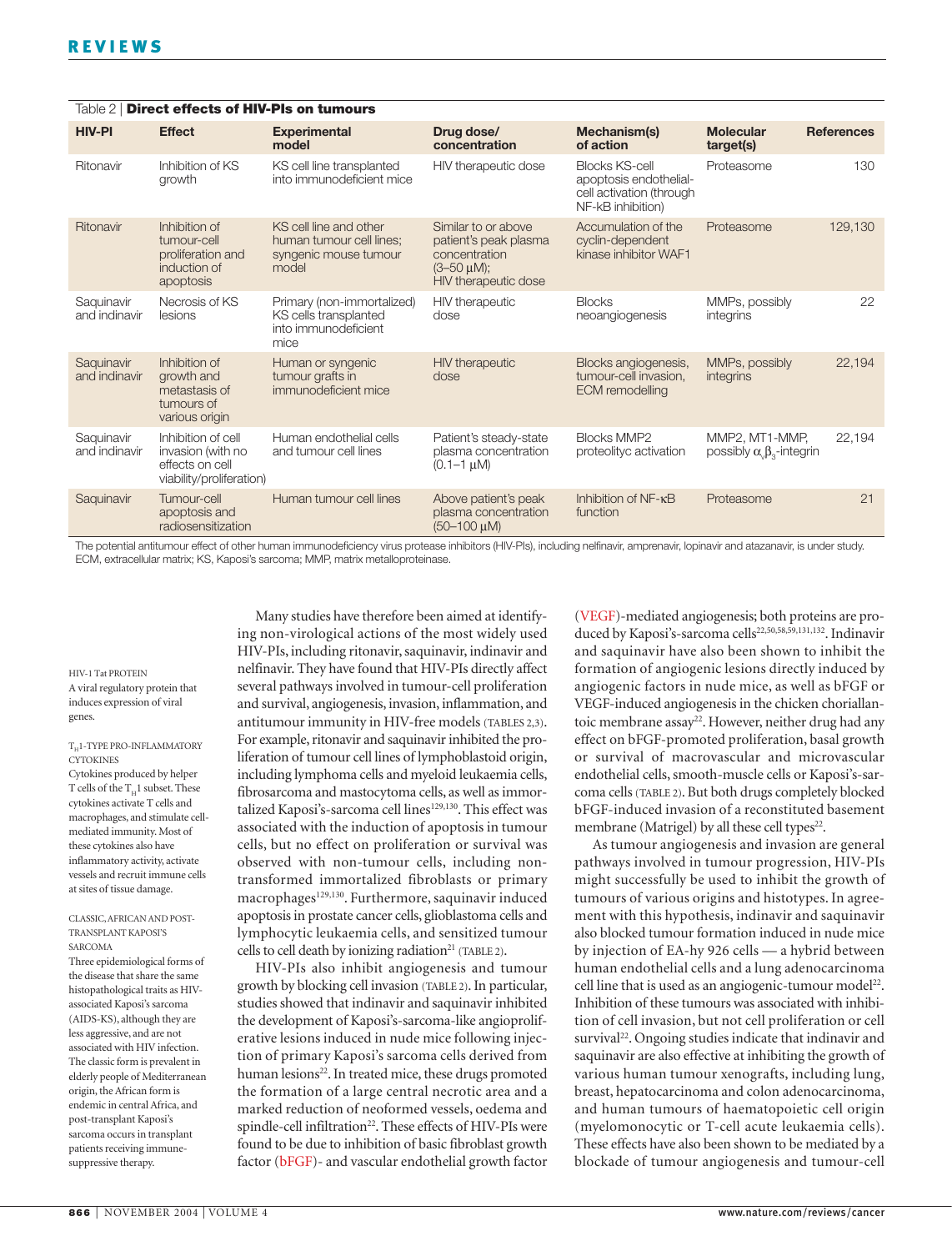### T-CELL PRIMING Occurs following the first encounter of naive T cells with antigenic peptides on antigenpresenting cells, and results in the induction of a primary immune response.

CYTOTOXIC T LYMPHOCYTES T cells that express the surface molecules CD3 and CD8, and recognize antigen peptides presented by MCH-class-I molecules. Following antigen recognition and stimulation by T helper cells, activation of these cells allows them to kill cancer cells and cells infected with intracellular pathogens such as viruses.

invasion, in the absence of effects on cell proliferation and viability (B.E., unpublished observations).

HIV-PIs exert other activities that might affect tumour-associated inflammation and tumour immunity in HIV-free models. For example, ritonavir and saquinavir inhibit the production and/or release of inflammatory cytokines and chemokines including TNFα, IL-6, and IL-8, by both peripheral-blood mononuclear cells and endothelial cells<sup>130,133</sup> (TABLE 3). This effect of HIV-PIs on inflammatory cytokines has been confirmed in treated patients, as PI–HAART has also been shown to inhibit TNFα, IL-2 and IFNγ production by peripheral-blood mononuclear cells from uninfected individuals who were treated with HIV-PIs for prophylactic intervention without acquiring HIV infection<sup>134</sup>. Similarly, ritonavir inhibits the expression by endothelial cells of adhesion molecules, including VCAM1, ICAM1, and selectin E, which are known to mediate leukocyte recruitment at sites of inflammation<sup>130</sup> (TABLE 3). These cytokines, chemokines and adhesion molecules are crucial in the development of Kaposi's sarcoma, as they mediate local inflammatory and

immune responses to Kaposi's-sarcoma cells and to other KSHV-infected cells. Furthermore, they regulate survival, growth, invasion and eradication of most tumours. In fact, they lead to local stroma activation, basement-membrane and/or extracellular-matrix perturbation, and angiogenesis, and regulate local tumour immunity<sup>135</sup>.

In this context, HIV-PIs directly modulate antigen processing, T-cell survival and proliferative responses<sup>20,136-138</sup>, and they might even affect T-CELL PRIMING, as they can inhibit dendritic-cell maturation and function<sup>139</sup> (TABLE 3). In an *in vivo* model of infection by lymphocytic choriomeningitis virus, ritonavir has been shown to modify responses by CYTOTOXIC T LYMPHOCYTES (CTLs) to the virus by inhibiting the processing of viral antigens, although another study reported no alterations in the processing of commonly recognized HIV epitopes<sup>20,140</sup>. These data indicate that ritonavir might selectively modify the processing of certain antigens. So, ritonavir (and other HIV-PIs capable of affecting antigen processing) could have important effects on the generation of the tumour epitope repertoire, and therefore on the eradication of tumour cells by the immune system (TABLE 3).

| Table 3   Indirect effects of HIV-PIs on tumours      |                                                                                                                                                                        |                                                                            |                                                                                                  |                                                                                                                                                                                                             |                                                                             |                     |
|-------------------------------------------------------|------------------------------------------------------------------------------------------------------------------------------------------------------------------------|----------------------------------------------------------------------------|--------------------------------------------------------------------------------------------------|-------------------------------------------------------------------------------------------------------------------------------------------------------------------------------------------------------------|-----------------------------------------------------------------------------|---------------------|
| <b>HIV-PI</b>                                         | <b>Effect</b>                                                                                                                                                          | <b>Experimental</b><br>model                                               | Drug dose/<br>concentration                                                                      | Mechanism(s)<br>of action<br><i><b>Imolecular</b></i><br>targets)                                                                                                                                           | <b>Potential</b><br>antitumour<br>action                                    | <b>References</b>   |
| Ritonavir                                             | Inhibition of CTL<br>responses                                                                                                                                         | Injection into mouse<br>footpad                                            | HIV therapeutic dose                                                                             | Modulation of CTL-<br>epitope processing<br>(proteasome subunits<br>MB-1 and LMP7)                                                                                                                          | Evasion of CTL-<br>mediated antitumour<br>immune response                   | 20,143              |
| Ritonavir,<br>saquinavir,<br>indinavir.<br>nelfinavir | Modulation of dendritic-cell<br>maturation (that is,<br>expression of<br>co-stimulatory surface<br>molecules) and function                                             | Monocyte-derived<br>dendritic cells                                        | Similar to peak plasma<br>concentration<br>$(10 - 20 \mu M)$                                     | Unknown (cell<br>aspartic proteases,<br>MMPs?)                                                                                                                                                              | Modulation of<br>antitumour immunity                                        | 139                 |
| Ritonavir.<br>saquinavir,<br>indinavir                | Inhibition of haematopoietic<br>progenitor-cell and T-cell<br>apoptosis (ritonavir);<br>restoration of T-cell<br>responsiveness to antigens<br>(indinavir, saquinavir) | Cultured CD34+ cells,<br>T cells, PBMCs                                    | Similar or below<br>patient's steady-state<br>plasma concentration<br>(5 nM to 10 µM)            | For ritonavir.<br>decreased caspase<br>expression or activity,<br>and modulation of FAS<br>receptor and ligand;<br>mechanism unknown<br>for indinavir and<br>saquinavir (cell aspartic<br>proteases, MMPs?) | Decreased tumour<br>immune evasion                                          | 133,137,<br>138,141 |
| Nelfinavir                                            | Inhibition of T-cell apoptosis Cultured T-cell line                                                                                                                    |                                                                            | Patient's peak plasma<br>concentration (7 µM)                                                    | Inhibition of<br>mitochondrial<br>transmembrane<br>potential loss<br>(mitochondrial<br>permeability transition-<br>pore complex?)                                                                           | Decreased tumour<br>immune evasion                                          | 195                 |
| Ritonavir                                             | Inhibition of IC production<br>and endothelial-cell<br>activation                                                                                                      | Cultured endothelial<br>cells                                              | Below or similar to<br>patient's peak plasma<br>concentration<br>$(3 - 15 \mu M)$                | Inhibition of $NF - \kappa B$<br>activity (proteasome)                                                                                                                                                      | Inhibition of<br>tumour-associated<br>inflammation and<br>stroma activation | 130                 |
| Indinavir                                             | Inhibition of IC production<br>by PBMCs                                                                                                                                | Prophylactic<br>antiretroviral therapy<br>in HIV-uninfected<br>individuals | PI-HAART doses                                                                                   | Inhibition of<br>$NF - \kappa B$ activity<br>(proteasome)                                                                                                                                                   | Inhibition of<br>tumour-associated<br>inflammation and<br>stroma activation | 134                 |
| Ritonavir                                             | Reduction of endothelial-cell Cultured endothelial<br>viability and proliferation                                                                                      | cells                                                                      | Similar or above patient's<br>peak plasma concentration (mitocondrial DNA?)<br>$(15 - 30 \mu M)$ | Cell necrosis                                                                                                                                                                                               | <b>Blocks tumour</b><br>angiogenesis                                        | 142                 |

The potential antitumour effect of other human immunodeficiency virus protease inhibitors (HIV-PIs) used in the clinical practice, including amprenavir, lopinavir and atazanavir, is under study. CTL, cytotoxic T lymphocyte; HAART, highly active antiretroviral therapy; IC, inflammatory cytokine; MMP, matrix metalloproteinase; PBMC, peripheral-blood mononuclear cell.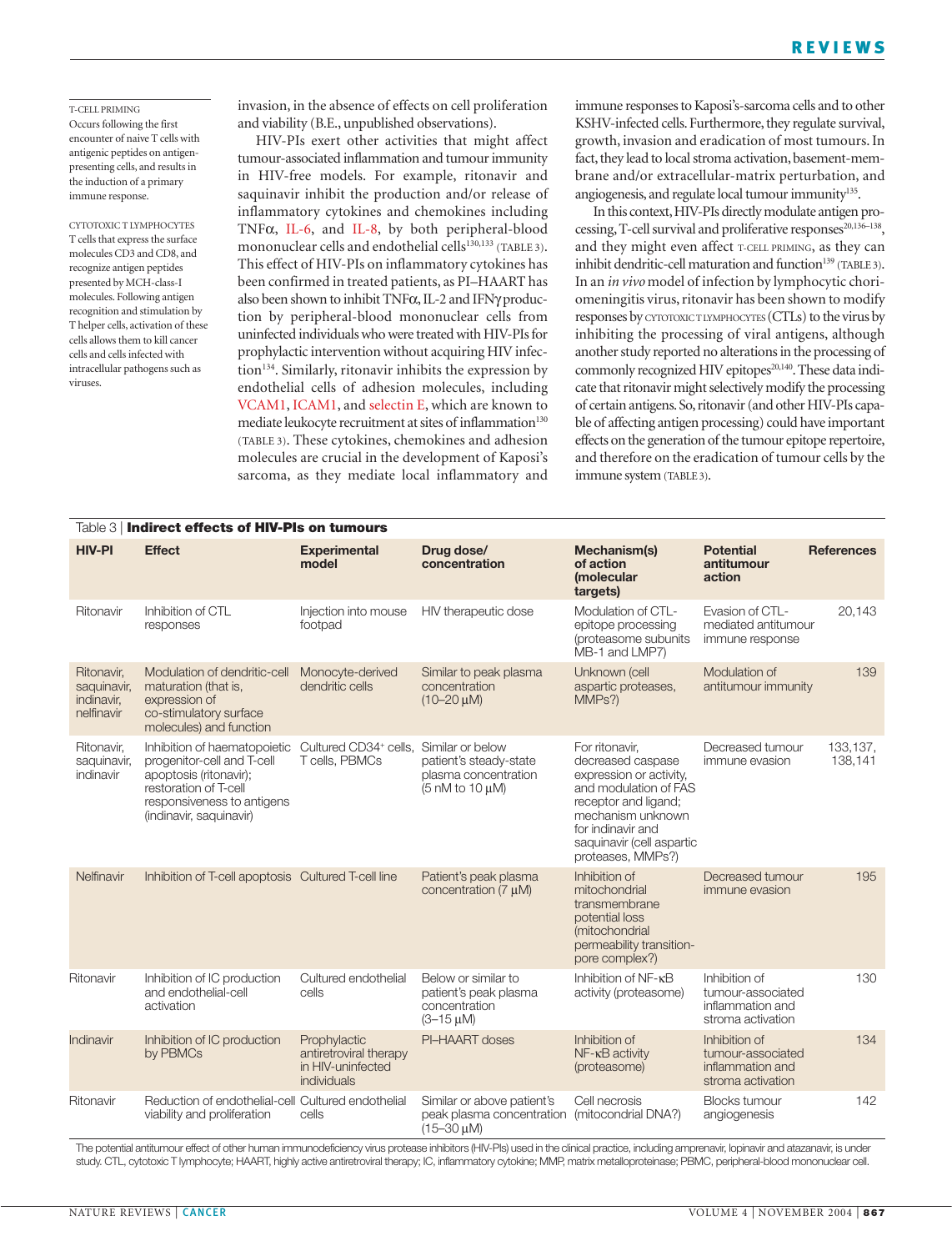Together, these data indicate that HIV-PIs directly block tumour development and progression as well as tumour metastasis by inhibiting tumour-cell survival, proliferation and invasion, and tumour angiogenesis, and by modulating immunity (FIG. 1).

## **Mechanisms of action**

HIV-PIs differentially affect several tumour pathways, depending on the drug concentration used. For example, at concentrations similar to the lowest levels found in plasma of treated patients (that is,  $0.1-1.0 \mu M$ ), saquinavir and indinavir effectively block invasion of a basement membrane (Matrigel) by endothelial and Kaposi's-sarcoma cells, as well as by lung, breast, colon adenocarcinoma, and myelo-monocytic and T-cell acute leukaemia cells, with no effects on cell survival or proliferation (REF. 22 and B.E., unpublished observations). At drug concentrations above the therapeutic peak level (50–100 µM), however, saquinavir causes high levels of apoptosis in tumour cells of several tumour types, including prostate cancer, lymphoblastoid leukaemia and glioblastoma<sup>21</sup>. Both indinavir and saquinavir, used at drug concentrations that are too low to achieve consistent HIV inhibition  $(10^{-2}-10^{-1} \mu M)$ , increase the survival of T cells isolated from HIVinfected patients, and restore antigen-specific proliferative responses to these cells<sup>137</sup>. Similarly, ritonavir decreases the rate of apoptotic cell death in T cells and



Figure 1 | **Steps in tumour progression and metastasis affected by HIV-protease inhibitors.** Tumour pathways that underlie the various steps of cancer development can be disrupted by human immunodeficiency virus protease inhibitors (HIV-PIs). These steps usually lead to progression of *in situ* carcinoma (**a**) to invasive cancer (**b**) and to metastasis formation and dissemination (**c**–**f**). Tumour outgrowth (**a**,**b**) is dependent on tumour neoangiogenesis and its net rate is determined by the balance between tumourcell proliferation versus apoptosis, invasive behaviour and the ability of tumour cells to evade the immune response. At concentrations similar or above therapeutic peak levels, HIV-PIs promote apoptosis and inhibit proliferation of tumour cells with little or no effects on survival and proliferation of normal cells, whereas at therapeutic steady-state concentrations they inhibit tumour angiogenesis and tumour-cell invasion. Furthermore, HIV-PIs have anti-inflammatory effects (**b**). As metastatic cell clones emerge, tumour cells loosen their contact with surrounding cells and the extracellular matrix (ECM). This leads to invasion of blood or lymphatic vessels and to extravasation of tumour cells at distant sites (**c**–**e**). These steps require the degradation of basement membranes and, at the same time, inhibition of apoptosis following loss of cell anchorage (anoikis) — processes that are also inhibited by HIV-PIs. Finally, colonization of ectopic tissue by tumour cells (**f**) is required for establishment of metastases, and this process is similarly affected by HIV-PIs. During tissue invasion and establishment of metastases (**b**,**f**), activated endothelial cells, stromal cells and immune cells cooperate in basement membrane and ECM degradation, modify the ECM composition, release ECM-bound growth and angiogenic factors, and produce cytokines and chemokines that stimulate tumour-cell growth and migration, and recruit all these cell types at the invasive front. These processes are all affected by HIV-PIs through their ability to inhibit cytokine and chemokine production, cell activation, and basal membrane and ECM degradation and remodelling.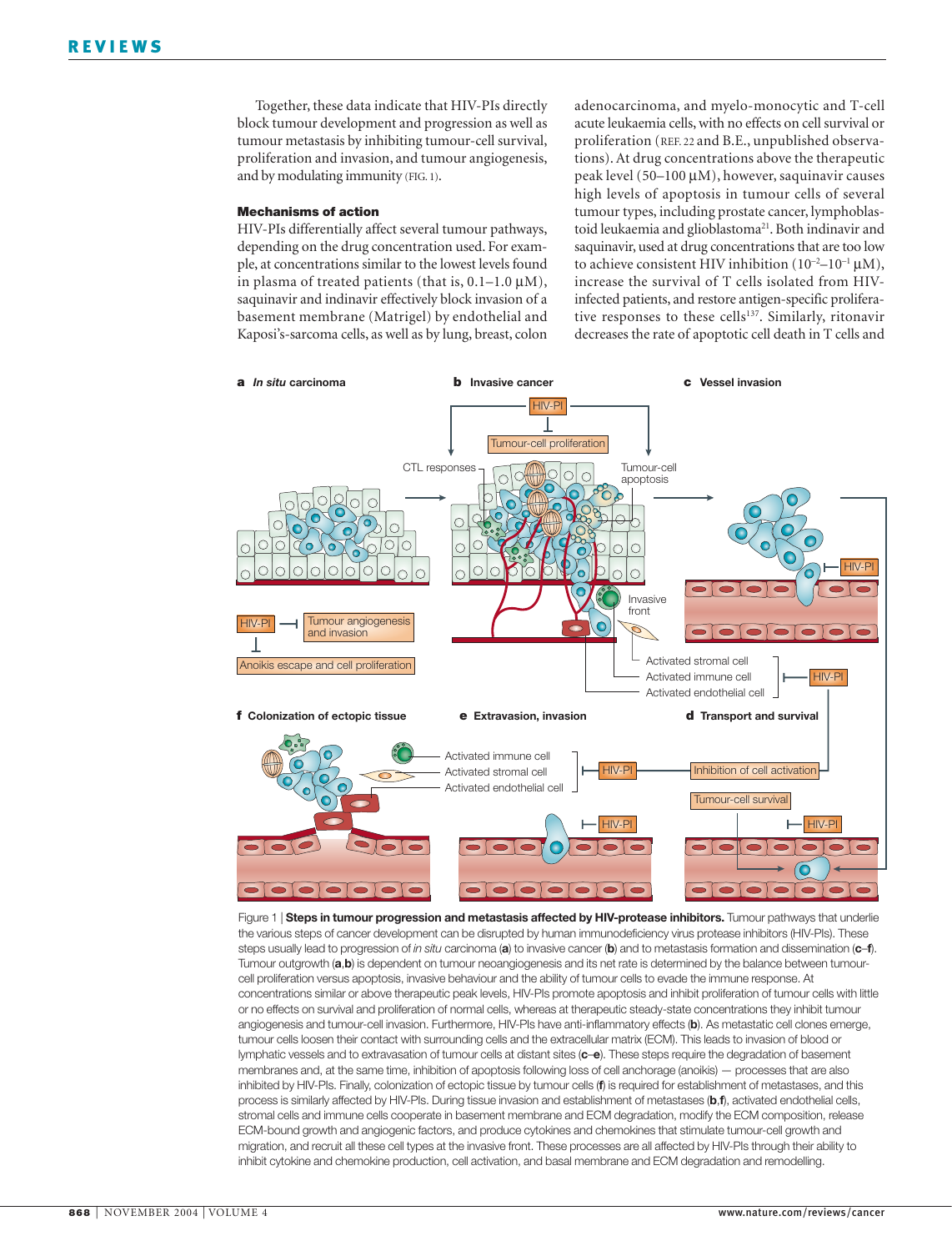in CD34+ haematopoietic-cell progenitors from HIVnon-infected individuals when used at very low drug concentrations  $(5 \times 10^{-3} \text{ to } 10^{-2} \mu\text{M})$ , an effect that is most likely mediated by a decrease in the expression of both caspases and FAS ligand<sup>133,138,141</sup>. By contrast, at higher concentrations  $(5-10 \mu M)$  indinavir and ritonavir block T cells from both HIV-infected and noninfected individuals in the  $\mathrm{G_{0}}/\mathrm{G_{1}}$  or  $\mathrm{G_{1}}/\mathrm{S}$  phase of the cell cycle, and induce necrotic or apoptotic death of T cells and endothelial cells<sup>129,136,138,141,142</sup>.



Figure 2 | **Molecular targets of antiviral agents.** Human immunodeficiency virus protease inhibitors (HIV-PIs) block several signalling pathways that regulate processes such as cell proliferation, survival, activation and invasion. Ritonavir inhibits the expression of FAS ligand (FAS-L) and tumour-necrosis factor-α (TNFα). Signalling by these molecules normally occurs through their receptors (FAS-R, which is also downregulated by ritonavir, and TNF-R, respectively) and downstream molecules, such as FADD and TRADD, to activate caspases (caspases-3, -6 and -7) that induce cell death. TRAF2, however, is also activated by TNFα, which promotes cell survival and proliferation through NF-κB. Inhibition of FAS-R and FAS-L would promote survival of activated leukocytes, which might prevent tumour immune evasion. By contrast, inhibition of TNFα production by activated lymphocytes<sup>130</sup> might inhibit NF-κB activation through TRAF2, inhibiting tumour-cell survival. Both ritonavir and saquinavir inhibit or modulate 26S proteasome activity, preventing IκB degradation and thereby blocking NF-κB activation. Ritonavir has also been shown to block NF-κB activation in response to inflammatory cytokines (TNFα signalling) and viral products, including the HIV-1 Tat protein or the gene product of Kaposi's-sarcoma-associated herpesvirus *ORF74*, which are known to contribute to Kaposi's sarcoma<sup>130</sup>. Through these actions, these HIV-PIs inhibit tumour-cell survival and proliferation. The ability of these drugs to alter 26S proteasome activity might also modify antigen processing, inhibiting the formation of certain peptide epitopes for presentation to cytotoxic T lymphocytes (CTLs)<sup>20,143</sup>. These epitopes are normally transported through the endoplasmic reticulum (ER) and presented to CTLs by MHC-class-I (MHC-I) molecules. Alterations in this process could prevent tumour-cell immune evasion by altering the tumour-epitope immunodominance hierarchy. Nelfinavir inhibits apoptosis by preventing loss of mitochondrialmembrane potential and by stabilizing membrane permeability. This prevents the release of cytochrome *c* and activation other proapoptotic molecules, such as apoptotic protease activating factor 1 (APAF1), BAX, BAK, BAD and caspase-9. At low concentrations, saquinavir and indinavir block matrix metalloproteinase 2 (MMP2) proteolytic activation, which requires the binding of MMP2 to integrin<sup>22</sup>. By contrast, these drugs do not affect the MMP2 pre-activation proteolytic step, which is catalysed by a membrane-associated MMP — membrane type 1 MMP (MT1-MMP). Saquinavir can also inhibit the production and/or release of MMP zymogen (pro-MMP). These effects of indinavir and saquinavir can block angiogenesis and tumour-cell invasion, and might also affect cell survival and inflammation.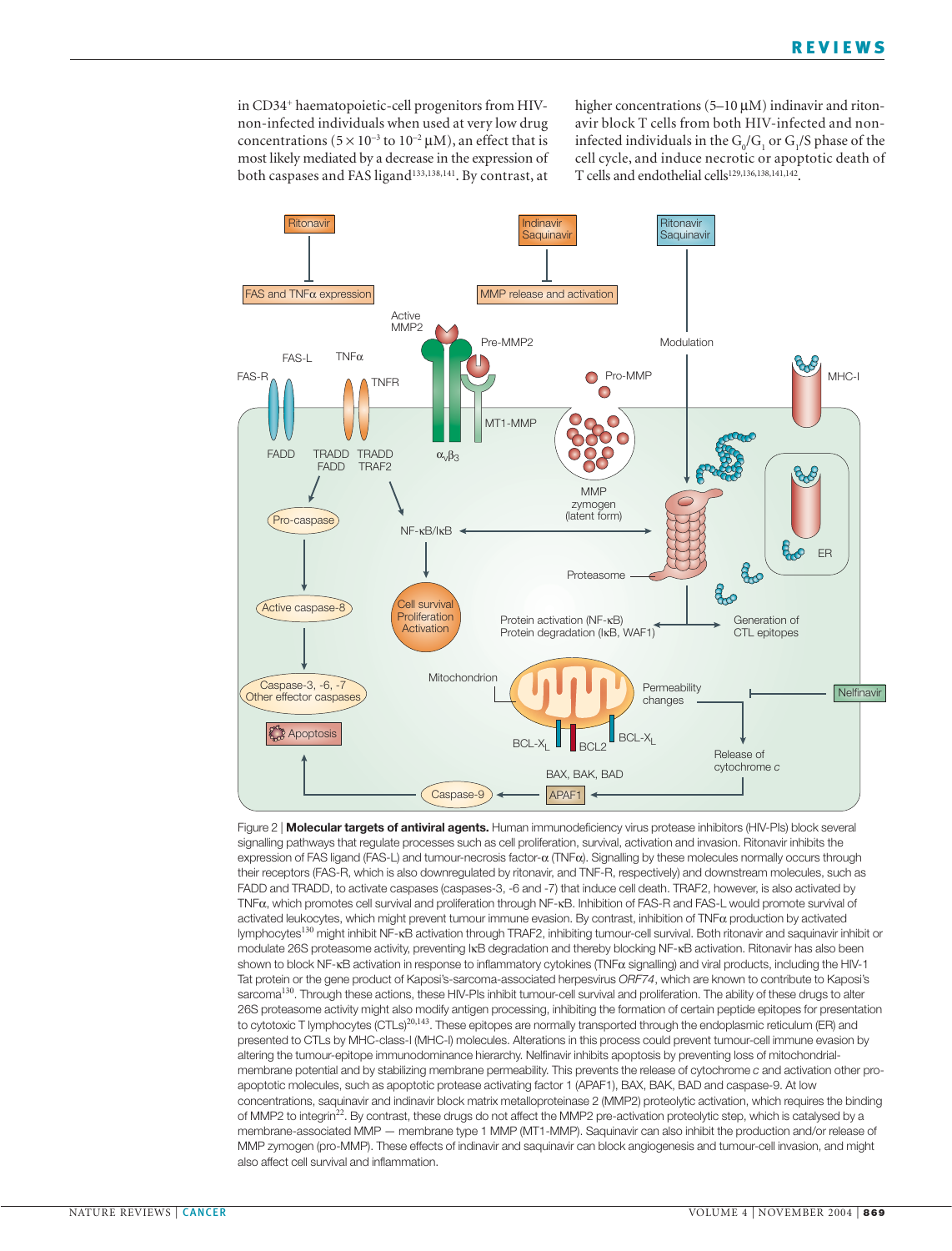*Proteasome inhibition.* How could protease inhibitors mediate all these antitumour effects and affect all these cell pathways (FIG. 2)? These drugs have been shown to function by inhibiting the activity of the proteasome. This effect occurs at a relatively wide range of drug concentrations (5–100  $\mu$ M), which are similar to, or above, the pharmacokinetic peak level present in the sera of treated patients<sup>20,21,129,130,143-145</sup>. Within this range, ritonavir, indinavir and saquinavir have been shown not only to inhibit, to various degrees, tryptic, chymotryptic and peptidyl-glutamyl activity of isolated 26S and/or 20S proteasome complexes, but also the function of the 26S proteasome in cultured cells, although for indinavir these effects require combination with NRTIs<sup>20,21,129,130,143-145</sup>. The proteasome controls several cell pathways, including protein turnover, clearance of misfolded proteins, apoptosis, degradation of tumour-suppressor gene products, the function of cyclin-dependent kinase (CDK) inhibitors, and the proteolytic maturation and activation of the transcription factor NF-κB146–148. The ability of HIV-PIs to block these activities can inhibit tumour-cell survival and proliferation, as well as tumour-associated inflammation and endothelial-cell activation. By inhibiting the proteasome, HIV-PIs can also sensitize tumour cells to ionizing radiation<sup>146–149</sup>. Studies have shown that HIV-PIs act as reversible proteasome inhibitors<sup>129,150</sup>, much like some potent proteasome inhibitors already being tested in *in vitro* preclinical studies and in clinical trials as anticancer agents, such as bortezomib or TMC-95 (REFS 147,151).

For example, saquinavir reversibly inhibits the degradation of ubiquitylated proteins and, through this activity, reversibly sensitizes prostatic tumour cells to ionizing radiation<sup>21</sup>. Ritonavir, in turn, modulates protein turnover by selectively and reversibly inhibiting the degradation of some, but not all, proteasome substrates, particularly non-ubiquitylated proteins, such as the CDK inhibitor WAF1 (REFS 129,143) (FIG. 2). These actions of ritonavir are due to its capability of selectively binding the MB-1 and LMP7 proteasome subunits<sup>143</sup>. As LMP7 replaces MB-1 after the generation of the IMMUNOPROTEASOME during inflammatory processes (an effect that is mediated by IFN $\gamma$ <sup>152</sup>, these findings could also explain the capacity of ritonavir to modulate antigen processing and to suppress CTL-dependent inflammatory responses in mice infected by the lymphocytic choriomeningitis virus<sup>20</sup>. Furthermore, as immunoproteasomes are particularly efficient at generating CTLepitope peptides, and are constitutively present in PROFESSIONAL ANTIGEN-PRESENTING CELLS, it is possible that HIV-PIs modify the epitope repertoire of tumour antigens. This would have important implications for tumour immunity and tumour control and/or eradication by the immune system (FIG. 2). Although the drug concentrations required to elicit these effects on the proteasome are often well above the pharmacokinetic peak concentration present in treated patients, proteasome modulation at therapeutic drug concentrations could be effective when HIV-PIs are used in combination with NRTIs, such as in HAART regimens. In fact, indinavir has been shown inhibit the 26S proteasome when

combined with the NRTIs zidovudine and lamivudine145. Furthermore, inhibition of the proteasome by HIV-PIs has been implicated in the reduced degradation of apolipoprotein B, which, in turn, is associated with HAART-induced hyperlipidaemia<sup>153</sup>. All these data indicate that HIV-PIs could affect proteasome activity in treated patients.

*MMP inhibition.* A different mechanism of action, however, is observed at drug concentrations that are too low to affect the cell proteasome, but are similar to the lowest peak level present in the sera from treated patients  $(0.1-1.0 \,\mu\text{M})^{22}$ . At these lower concentrations, HIV-PIs, including indinavir and saquinavir, inhibit angiogenesis and cell invasion through their effects on the activity of MMPs, particularly MMP2 (REF. 22). MMPs, or the enzymes and molecules known to regulate their production and/or activity, do not share any sequence homology or structural similarity with the HIV protease<sup>22</sup>. Furthermore, HIV protease and MMPs do not belong to the same functional class of proteases<sup>22</sup>. Accordingly, indinavir and saquinavir do not affect the catalytic activity of MMPs in a direct way<sup>22</sup>. Rather, they inhibit the proteolytic activation of MMP2 with no effects on its production or release<sup>22</sup>.

MMP2 activation is initiated by proteolytic enzymes, such as membrane type 1 MMP (MT1-MMP), which cleave latent MMP2 to produce the pre-active form of the enzyme (pre-MMP2). In turn, pre-MMP2 is fully activated after autoproteolytic cleavage that is mediated by the  $\alpha_{\rm v}\beta_{\rm 3}$ -integrin<sup>22</sup>. The exact mechanism for the inhibition of MMP2 activation by HIV-PIs (and whether integrins are direct targets of HIV-PIs) has not yet been determined. However, *in vitro* studies indicate that activation of purified MMP2 is not affected by HIV-PIs, indicating a role for MT1-MMP,  $\alpha_{\rm v}\beta_{\rm s}$ -integrin and/or other molecules involved in MMP production or activation in this effect of HIV-PI (B.E., unpublished observations). Furthermore, HIV-PIs affect the production and/or release, but not the activation, of MMP3 (REF. 154). As MMP production is induced after integrin activation<sup>155,156</sup>, it is possible that integrins or molecules involved in integrin signalling could be targeted by HIV-PIs.

This effect of HIV-PIs on MMPs, cell invasion and angiogenesis is likely to inhibit tumour growth and metastasis (FIGS 1,2), as well as lead to the regression of early tumours, with little effect on already established or advanced tumours. In fact, neoformed and yet nonstabilized vessels, which are the targets of anti-angiogenic agents, are prominent in early but not in advanced tumours. Indeed, PI–HAART promotes regression of Kaposi's sarcoma and prolongs disease-free time in patients with early disease, whereas such responses are only achieved in patients with massive, advanced disease after debulking chemotherapy (REF. 157 and U. Tirelli, personal communication).

Furthermore, MMPs are involved in several crucial immune and immunomodulatory functions, and in cancer-mediated immune suppression. Evidence indicates, in fact, that MMPs participate in antigen

IMMUNOPROTEASOME A form of proteasome that is present in professional antigenpresenting cells and is induced in other cell types by inflammation. The immunoproteasome produces epitope peptides for presentation to cytotoxic T cells.

PROFESSIONAL ANTIGEN-PRESENTING CELLS Cells that internalize and process antigens for presentation to immune cells by MHC-class-I and -II molecules. Include macrophages, B cells and dendritic cells.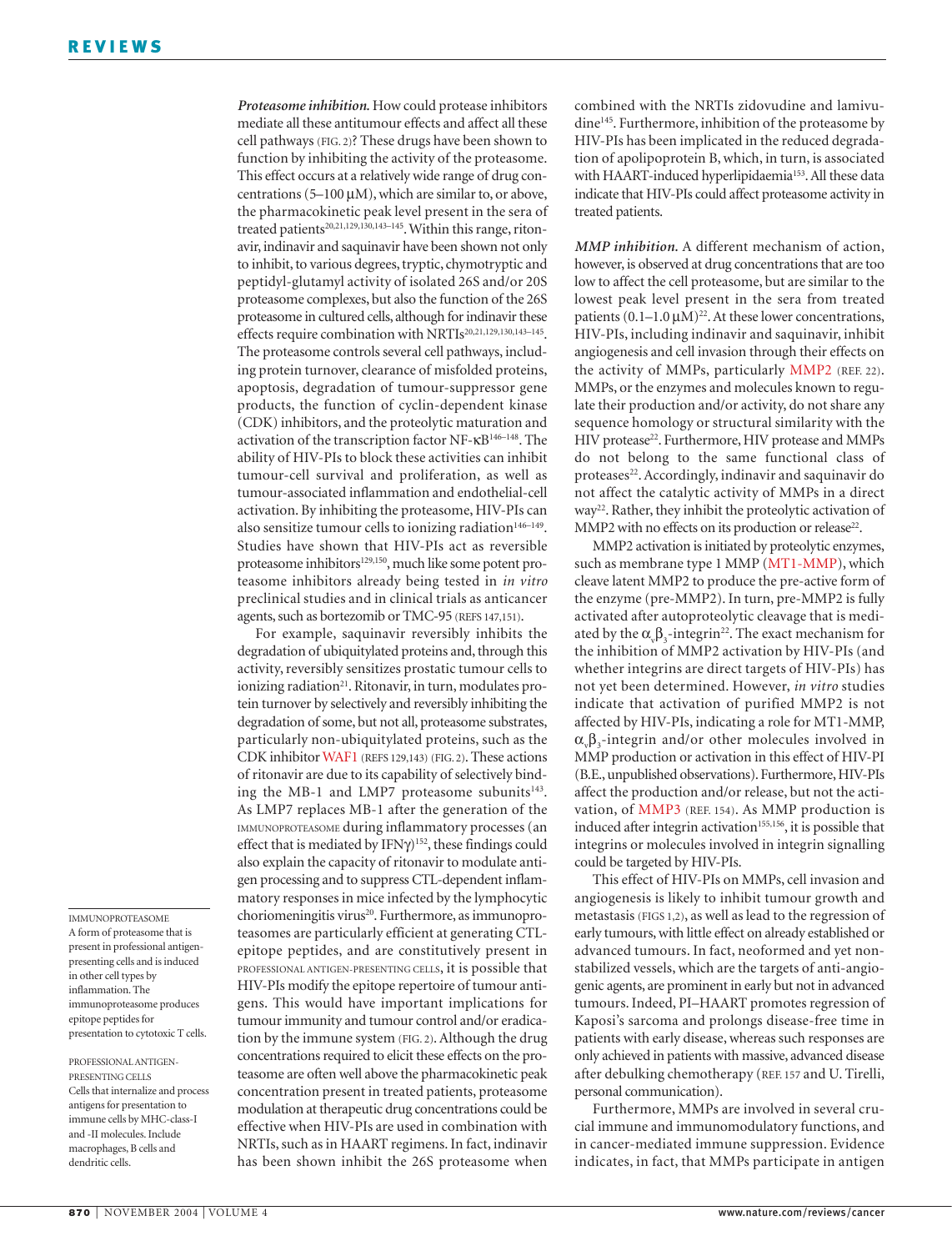|  |  |  |  | Table 4   Clinical studies/trials underway to evaluate the effects of HIV-PIs on cancer |  |  |  |  |
|--|--|--|--|-----------------------------------------------------------------------------------------|--|--|--|--|
|--|--|--|--|-----------------------------------------------------------------------------------------|--|--|--|--|

| <b>Clinical setting</b>                                                   | <b>Type of study</b>                     | <b>Treatment</b>                                                     | <b>End points</b>                                                                                                                                                                                                                                                                                                                                                                                                                                    |
|---------------------------------------------------------------------------|------------------------------------------|----------------------------------------------------------------------|------------------------------------------------------------------------------------------------------------------------------------------------------------------------------------------------------------------------------------------------------------------------------------------------------------------------------------------------------------------------------------------------------------------------------------------------------|
| Tumour-free HIV-infected<br>patients                                      | Retrospective                            | PI-HAART versus<br>NNRTI-HAART                                       | Determination of serum levels of MMPs, angiogenic factors, cytokines<br>and immune-activation molecules                                                                                                                                                                                                                                                                                                                                              |
| <b>HIV-infected patients</b><br>with or without KS or NHL                 | Prospective                              | PI-HAART plus/<br>minus chemotherapy                                 | Determination of the serum levels of MMPs, angiogenic factors,<br>cytokines, and immune-activation molecules                                                                                                                                                                                                                                                                                                                                         |
| <b>HIV-infected patients</b><br>with early-stage KS                       | Retrospective/<br>prospective (Phase II) | PI-HAART versus<br>NNRTI-HAART                                       | Evaluation of clinical response and determination of serum levels of<br>MMPs, angiogenic factors, inflammatory cytokines and immune-<br>activation molecules                                                                                                                                                                                                                                                                                         |
| <b>HIV-uninfected patients</b><br>with early and advanced<br>classical KS | Prospective (Phase II)                   | Indinavir alone                                                      | Evaluation of clinical response, safety and tolerability to indinavir;<br>determination of markers of angiogenesis (serum levels of MMPs,<br>bFGF, VEGF), immune activation (soluble CD8, neopterin, IFNy and IL-5<br>serum levels) and endothelial-cell activation (soluble ICAM1 serum<br>levels); humoral and cellular responses to KSHV and ubiquitous viruses<br>(CMV, EBV, influenza), and recall antigens (tetanus, candida,<br>tuberculosis) |
| HIV-uninfected patients<br>with advanced<br>classical KS                  | Prospective (Phase II)                   | Indinavir plus<br>chemotherapy                                       | Evaluation of clinical response, safety and tolerability to indinavir plus<br>chemotherapy in the induction and maintenance phase; determination<br>of serum levels of MMPs and other surrogate markers of angiogenesis,<br>markers of immune (cytokine levels) and endothelial-cell activation<br>(soluble ICAM1 serum levels)                                                                                                                      |
| <b>HIV-infected patients</b><br>with NHL                                  | Prospective (Phase II)                   | Rituximab plus<br>chemotherapy and<br>PI-HAART versus<br>NNRTI-HAART | Evaluation of clinical response and determination of serum levels of<br>MMPs, angiogenic factors, inflammatory cytokines and immune-<br>activation molecules                                                                                                                                                                                                                                                                                         |
| HIV-uninfected patients<br>with advanced non-small-cell<br>lung carcinoma | Prospective (Phase II)                   | Indinavir plus<br>platin-containing<br>chemotherapy                  | Clinical response; determination of serum levels of MMPs and<br>angiogenic factors                                                                                                                                                                                                                                                                                                                                                                   |

bFGF, basic fibroblast growth factor; CMV, cytomegalovirus; EBV, Epstein–Barr virus; HAART, highly active antiretroviral therapy; HIV-PI, human immunodeficiency virus protease inhibitor; ICAM1, intercellular adhesion molecule 1; IFNγ, interferon-γ; IL-5, interleukin-5; KS, Kaposi's sarcoma; KSHV, Kaposi's-sarcoma-associated herpesvirus; MMP, matrix metalloproteinase; NHL, non-Hodgkin's lymphoma; NNRTI, non-nucleoside reversetranscriptase inhibitor; VEGF, vascular endothelial growth factor.

> processing<sup>158</sup>. In addition, recent studies have shown that the direct injection of recombinant MMPs in mice can induce dendritic-cell maturation and trafficking159. Moreover, MMPs, including MMP2, act as potent modulators of local inflammation by activating or degrading inflammatory cytokines and chemokines present on the cell membrane, such as TNFα, IL-1β, monocyte chemoattractant protein 3 and IL-8 (REFS 160–164). Importantly, MMPs activate transforming growth factor-β, which, in turn, inhibits T-cell responses against tumours<sup>165,166</sup>. MMPs can also cleave IL-2 receptor- $\alpha^{167}$ , which is required for T-cell proliferation following antigen stimulation. These effects of MMPs are important determinants of tumour immune evasion, but might also explain the strong stimulatory effect of low HIV-PI concentrations on T-cell proliferation and survival. Furthermore, as MMPs are required for leukocyte transmigration and tissue infiltration by inflammatory cells, the capability of ritonavir to inhibit CTL-dependent inflammatory responses could be mediated not only following the modulation of CTL-epitope processing by the proteasome, but also through the inhibition of MMP activation or function in transmigrating lymphocytes<sup>140</sup>. Together, these actions on MMPs could explain the ability of PI–HAART to inhibit T-cell activation, inflammatory cytokine production, and inflammation, as well as to modulate dendritic-cell maturation, and might contribute to their antitumour effects in patients.

As HIV-PIs are cleared with very fast kinetics in patients, plasma concentrations of these drugs are only transiently sufficient to affect proteasome function, but remain for long periods of time above the concentration required to block MMPs, cell invasion and angiogenesis. So, blockage of cell invasion and angiogenesis through MMP inhibition is likely to be the most prominent mechanism underlying the antitumour effects of HIV-PIs in patients<sup>22</sup>. Studies have indicated that PI-HAART inhibits MMPs in humans, as mutations in genes encoding MMP2 or MT1-MMP lead to bone disorders such as OSTEOPAENIA, increased bone resorption and OSTEOPOROSIS<sup>168</sup> — effects that are also observed in patients who are treated with PI–HAART<sup>169,170</sup>.

# **Future directions**

Based on what we have learned about the mechanisms of HIV-PIs, might these drugs be exploited for the therapy of patients with non-HIV-associated cancers? The actions of HIV-PIs on cell survival, apoptosis, cell invasion, angiogenesis, inflammation and immune responses indicate that these drugs could have widespread use in the treatment of all cancer types. In particular, HIV-PIs should be exploited, alone or in combination with conventional cytotoxic therapy, for the treatment of tumours that have been shown to be sensitive to anti-angiogenic therapy, such as colon and renal cancer, and multiple myeloma<sup>171</sup>, or to prevent the invasion of pre-malignant diseases, such as *in situ* carcinomas of the oral cavity and cervix. In addition,

OSTEOPAENIA AND OSTEOPOROSIS Bone undergoes continuous remodelling through resorption and formation of the calcified matrix. Osteopaenia (bone thinning) and osteoporosis (bone softening) are characterized by bone demineralization, leading to low bone mineral density or content.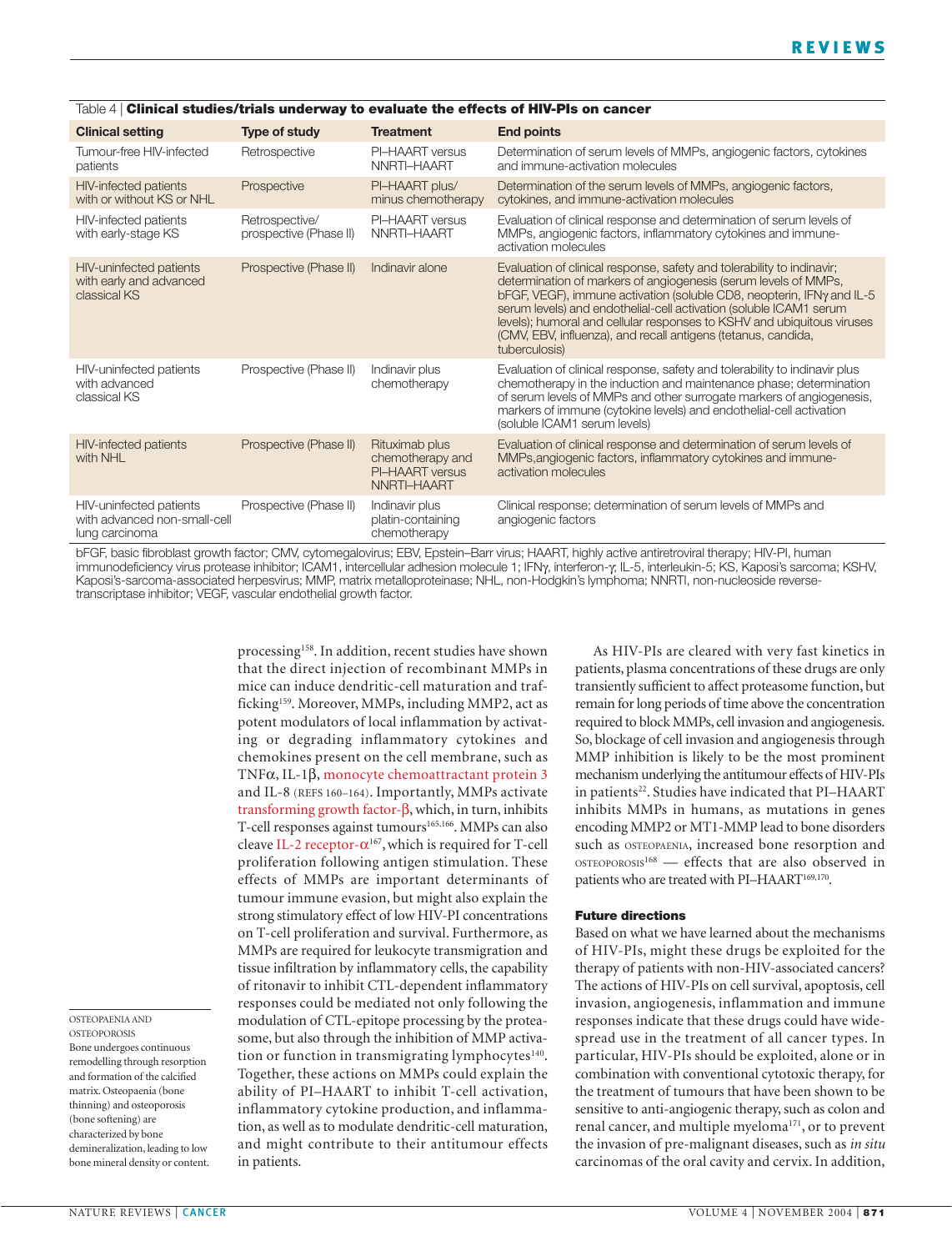HIV-PIs might have a favourable therapeutic index in the treatment of tumours that are sensitive to the antiinflammatory cyclooxygenase (COX) inhibitors, such as gastrointestinal, breast and lung cancer<sup>172,173</sup>. In fact, COX2 is induced by inflammatory cytokines that, in turn, are inhibited by HIV-PIs<sup>173</sup>. Because of their antiangiogenic and pro-apoptotic actions, HIV-PIs might be useful in preventing tumour recurrence or metastasis after conventional radiation or cytotoxic therapy. This is also indicated by the increased survival of patients with AIDS-associated tumours treated with HAART combined with chemotherapy<sup>174</sup>.

It is, therefore, important to determine the specific interactions of HIV-PIs with conventional cytotoxic drugs. In recent studies, PI–HAART has not shown significant interactions with doxorubicin or paclitaxel<sup>175,176</sup>, but it has been reported to increase the haematological and neurological toxicity of chemotherapy<sup>177,178</sup>. This, however, could be due to NRTIs, which are known to exert such toxic effects<sup>177</sup>. In this context, HIV-PIs have been shown to inhibit apoptosis of haematopoietic precursors and polymorphonuclear leukocytes (PMNL) and to stimulate haematopoiesis and PMNL function<sup>141,179-181</sup>. So, when used in uninfected individuals, HIV-PIs might decrease, rather than increase, the haemotological side effects of cytotoxic drugs. In addition, as ritonavir inhibits the functional activity of multidrug-resistance-related protein 1, it might be exploited to overcome resistance to anticancer drugs<sup>182</sup>.

The relatively low toxicity of these drugs and the large body of data on their pharmacokinetics, tissue distribution and drug interactions would allow for the rapid clinical evaluation of HIV-PIs alone or combined with other molecules in patients with cancer. To this end, a Phase II clinical trial for the treatment of classical Kaposi's sarcoma in HIV-uninfected individuals with indinavir, and other clinical studies for the treatment of other tumour types with HIV-PIs, are underway in Italy to asses the efficacy of HIV-PIs, alone or in combination with classic cytotoxic drugs, in HIV-positive and HIV-negative cancer patients (TABLE 4). Surrogate markers of angiogenesis, tumour invasion, immune activation, and  $T_H1$  and  $T_H2$  responses could be used to validate the actions of these drugs in patients (TABLE 4). It is also of great importance to better dissect the anti-angiogenic and antitumour actions of the new NNRTI-based regimens, compared with PI–HAART, to determine if these will be as effective in the management of HIV-infected patients with tumours or who are at risk of tumours. Further basic and preclinical studies to compare the antitumour activity of NNRTIs versus HIV-PIs in non-HIV-associated models are needed, as well as retrospective and prospective studies aimed at dissecting the non-antiretroviral actions of NNRTIs in HIV-infected patients (TABLE 4). Finally, a complete exploitation of HIV-PIs as antitumour drugs requires further definition of their exact mechanism of action. The integration of functional genomics and proteomics techniques in the study of the effect of HIV-PIs on tumour behaviour; molecular modelling and docking approaches; and protein–ligand interaction studies are required to identify the exact targets of HIV-PIs, and for developing new HIV-PI derivatives and analogues with higher therapeutic indexes.

Recent studies have indicated that the proteasome might regulate angiogenesis and cell invasion by modulating MMP expression and/or activation as well as angiogenic-factor receptors<sup>183-186</sup>. So, there might be crosstalk between the two key pathways that are targeted by HIV-PIs. Studying the effects of HIV-PIs on tumour cells could shed light on such a connection, leading to new avenues in drug discovery based on the rational design of a new class of antitumour drugs based on HIV-PIs.

- 1. Munoz, A. *et al.* Trends in the incidence of outcomes defining acquired immunodeficiency syndrome (AIDS) in the Multicenter AIDS Cohort Study: 1985–1991. *Am. J. Epidemiol.* **137**, 1985–1991 (1993).
- 2. Detels, R. *et al.* Effectiveness of potent antiretroviral therapy on time to AIDS and death in men with known HIV infection duration. Multicenter AIDS Cohort Study Investigators. *JAMA* **280**, 1497–1503 (1998).
- 3. Pomerantz, R. J. & Horn, D. L. Twenty years of therapy for HIV-1 infection. *Nature Med.* **9**, 867–873 (2003).
- 4. Autran, B. *et al.* Positive effects of combined antiretroviral therapy on CD4+ T cell homeostasis and function in advanced HIV disease. *Science* **277**, 112–116 (1997).
- 5. Douek, D. C. *et al.* Changes in thymic function with age and during the treatment of HIV infection. *Nature* **396**, 690–695 (1998).
- 6. Gulick, R. M. *et al.* Treatment with indinavir, zidovudine, and lamivudine in adults with human immunodeficiency virus infection and prior antiretroviral therapy. *N. Engl. J. Med.* **337**, 734–739 (1997).
- 7. Gulick, R. M. *et al.* 3-year suppression of HIV viremia with indinavir, zidovudine, and lamivudine. *Ann. Intern. Med.* **133**, 35–39 (2000).
- International Collaboration on HIV and Cancer. Highly active antiretroviral therapy and incidence of cancer in human immunodeficiency virus-infected adults. *J. Natl. Cancer Inst.* **92**, 1823–1830 (2000).

#### **A large survey analysing tumour incidence in 48,000 HIV-infected individuals from 23 cohort studies, comparing incidence rates in years before the advent**

**of HAART (1992–1996) to rates in years after the widespread use of HAART (1997–1999).**

- 9. Heard, I., Schmitz, V., Costagliola, D., Orth, G. & Kazatchkine, M. D. Early regression of cervical lesions in HIV-seropositive women receiving highly active antiretroviral therapy. *AIDS* **12**, 1459–1464 (1998).
- 10. Mo, Y. *et al.* Simultaneous targeting of telomeres and telomerase as a cancer therapeutic approach. *Cancer Res.* **63**, 579–585 (2003).
- 11. Ghosh, S. K. *et al.* Potentiation of TRAIL-induced apoptosis in primary effusion lymphoma through azidothymidinemediated inhibition of NF-κB. *Blood* **101**, 2321–2327 (2003).
- 12. Morgan, R. J. Jr *et al.* Phase I study of cisdiamminedichloroplatinum in combination with azidothymidine in the treatment of patients with advanced malignancies. *Cancer Chemother. Pharmacol.* **51**, 459–464 (2003).
- 13. Rarick, M. U. *et al.* Treatment of epidemic Kaposi's sarcoma with combination chemotherapy (vincristine and bleomycin) and zidovudine. *Ann. Oncol.* **1**, 147–149 (1990).
- 14. Portsmouth, S. *et al.* A comparison of regimens based on non-nucleoside reverse transcriptase inhibitors or protease inhibitors in preventing Kaposi's sarcoma. *AIDS* **17**, F17–F22 (2003).
- 15. Rabkin, C. S., Testa, M. A., Huang, J. & Von Roenn, J. H. Kaposi's sarcoma and non-Hodgkin's lymphoma incidence trends in AIDS Clinical Trial Group study participants. *J. Acquir. Immune Defic. Syndr.* **21**, S31–S33 (1999).
- 16. Stebbing, J. *et al.* Antiretroviral treatment regimens and immune parameters in the prevention of systemic AIDSrelated non-Hodgkin's lymphoma. *J. Clin. Oncol.* **22**, 2177–2183 (2004).
- 17. Aaron, L., Lidove, O., Yousry, C., Dupont, B. & Viard, J. P. Human herpesvirus 8-positive Castleman disease in human immunodeficiency virus-infected patients: the impact of highly active antiretroviral therapy. *Clin. Infect. Dis.* **35**, 880–882 (2002).
- 18. Carre, D. *et al.* Epidermodysplasia verruciformis in a patient with HIV infection: no response to highly active antiretroviral therapy. *Int. J. Dermatol.* **42**, 296–300 (2003).
- 19. Kirk, O. *et al.* Non-Hodgkin lymphoma in HIV-infected patients in the era of highly active antiretroviral therapy. *Blood* **98**, 3406–3412 (2001).

**An extensive retrospective multicentric study identifying a significant decrease in all NHL subtypes in patients treated with HAART compared with patients treated with non-HAART regimens, or to untreated patients. Importantly, this study shows an additional decreased risk of NHL in patients who did not respond to HAART therapy.**

20. Andre, P. *et al.* An inhibitor of HIV-1 protease modulates proteasome activity, antigen presentation, and T cell responses. *Proc. Natl Acad. Sci. USA* **95**, 13120–13124  $(100R)$ 

#### **Shows for the first time that HIV-PIs can affect cancer-related host-cell pathways in HIV-free models, both** *in vitro* **and** *in vivo***. This paper has lead to the concept that PI–HAART might affect tumour immunity.**

21. Pajonk, F., Himmelsbach, J., Riess, K., Sommer, A. & McBride, W. H. The human immunodeficiency virus (HIV)-1 protease inhibitor saquinavir inhibits proteasome function and causes apoptosis and radiosensitization in non-HIV-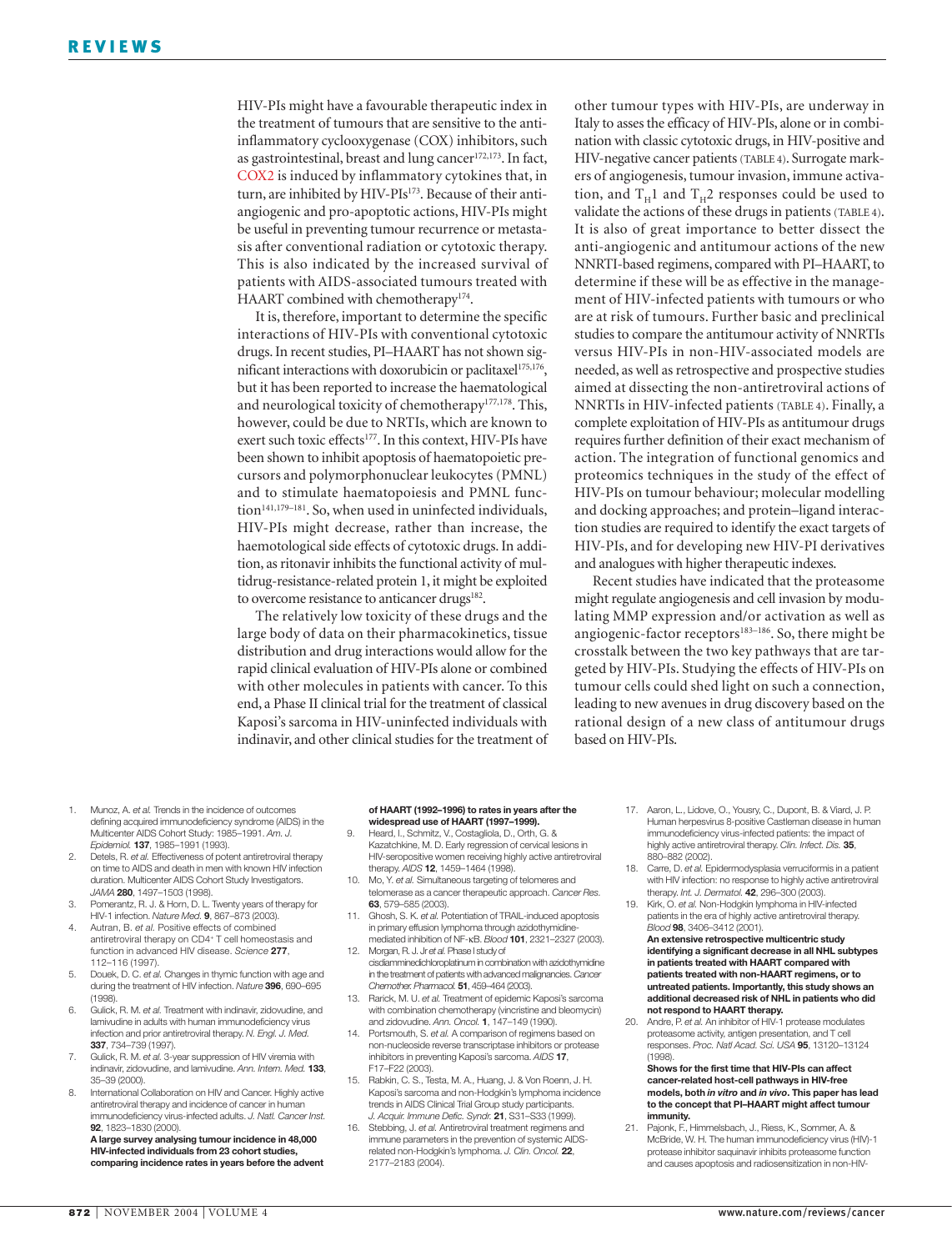associated human cancer cells. *Cancer Res.* **62**, 5230–5235 (2002).

**Shows that, due to actions on the cell proteasome, PI–HAART might cooperate with radiotherapy in tumour eradication.**

- Sgadari, C. et al. HIV protease inhibitors are potent antiangiogenic molecules and promote regression of Kaposi sarcoma. *Nature Med.* **8**, 225–232 (2002). **The authors used non-HIV infected** *in vitro* **and** *in vivo* **models to show that HIV-PIs inhibit angiogenesis and tumour growth by blocking MMP2 activation.**
- 23. Ensoli, B., Sturzl, M. & Monini, P. Reactivation and role of HHV-8 in Kaposi's sarcoma initiation. *Adv. Cancer Res.* **81**, 161–200 (2001).
- 24. Chun, T. W., Chadwick, K., Margolick, J. & Siliciano, R. F. Differential susceptibility of naive and memory CD4+ T cells to the cytopathic effects of infection with human immunodeficiency virus type 1 strain LAI. *J. Virol.* **71**, 4436–4444 (1997).
- 25. Schnittman, S. M. *et al.* Preferential infection of CD4<sup>+</sup> memory T cells by human immunodeficiency virus type 1: evidence for a role in the selective T-cell functional defects observed in infected individuals. *Proc. Natl Acad. Sci. USA* **87**, 6058–6062 (1990).
- 26. Engels, E. A. *et al.* Detection and quantification of Kaposi's sarcoma-associated herpesvirus to predict AIDS-associated Kaposi's sarcoma. *AIDS* **17**, 1847–1851 (2003).
- 27. Mbulaiteye, S. M., Biggar, R. J., Goedert, J. J. & Engels, E. A. Immune deficiency and risk for malignancy among persons with AIDS. *J. Acquir. Immune. Defic. Syndr.* **32**, 527–533 (2003).

#### **Describes the relationship between CD4+ T-cell loss and tumour risk in HIV-infected individuals, pointing to an immune-deficiency threshold for certain types of cancers.**

- 28. Rezza, G. *et al.* Human herpesvirus 8 seropositivity and risk of Kaposi's sarcoma and other acquired immunodeficiency syndrome-related diseases. *J. Natl. Cancer Inst.* **91**, 1468–1474 (1999).
- 29. Gao, S. J. *et al.* Seroconversion to antibodies against Kaposi's sarcoma-associated herpesvirus-related latent nuclear antigens before the development of Kaposi's sarcoma. *N. Engl. J. Med.* **335**, 233–241 (1996).
- 30. Malnati, M. *et al.* Retrospective analysis of HHV-8 viremia and cellular viral load in HIV-seropositive patients receiving interleukin 2 in combination with antiretroviral therapy. *Blood* **100**, 1575–1578 (2002).
- 31. Quinlivan, E. B. *et al.* Elevated virus loads of Kaposi's sarcoma-associated human herpesvirus 8 predict Kaposi's sarcoma disease progression, but elevated levels of human immunodeficiency virus type 1 do not. *J. Infect. Dis.* **185**, 1736–1744 (2002).
- 32. Whitby, D. *et al.* Detection of Kaposi sarcoma associated herpesvirus in peripheral blood of HIV-infected individuals and progression to Kaposi's sarcoma. *Lancet* **346**, 799–802 (1995).
- 33. Kersten, M. J., Klein, M. R., Holwerda, A. M., Miedema, F. & van Oers, M. H. Epstein–Barr virus-specific cytotoxic T cell responses in HIV-1 infection: different kinetics in patients progressing to opportunistic infection or non-Hodgkin's lymphoma. *J. Clin. Invest.* **99**, 1525–1533 (1997).
- 34. van Baarle, D. *et al.* Dysfunctional Epstein–Barr virus (EBV)-specific CD8+ T lymphocytes and increased EBV load in HIV-1 infected individuals progressing to AIDSrelated non-Hodgkin lymphoma. *Blood* **98**, 146–155 (2001).
- 35. van Baarle, D. *et al.* Lack of Epstein–Barr virus- and HIVspecific CD27-CD8+ T cells is associated with progression to viral disease in HIV-infection. *AIDS* **16**, 2001–2011  $(2002)$
- 36. Davi, F. *et al.* Burkitt-like lymphomas in AIDS patients: characterization within a series of 103 human immunodeficiency virus-associated non-Hodgkin's lymphomas. Burkitt's Lymphoma Study Group. *J. Clin. Oncol.* **16**, 3788–3795 (1998).
- 37. Pedersen, C. *et al.* HIV-associated lymphoma: histopathology and association with Epstein–Barr virus genome related to clinical, immunological and prognostic features. *Eur. J. Cancer* **27**, 1416–1423 (1991).
- 38. Pluda, J. M. *et al.* Parameters affecting the development of non-Hodgkin's lymphoma in patients with severe human immunodeficiency virus infection receiving antiretroviral therapy. *J. Clin. Oncol.* **11**, 1099–1107 (1993).
- 39. Roithmann, S., Tourani, J. M. & Andrieu, J. M. AIDSassociated non-Hodgkin lymphoma. *Lancet* **338**, 884–885  $(1001)$
- 40. Skiest, D. J. & Crosby, C. Survival is prolonged by highly active antiretroviral therapy in AIDS patients with primary central nervous system lymphoma. *AIDS* **17**, 1787–1793 (2003).
- 41. Tirelli, U. *et al.* Hodgkin's disease and human immunodeficiency virus infection: clinicopathologic and virologic features of 114 patients from the Italian Cooperative Group on AIDS and Tumors. *J. Clin. Oncol.* **13**, 1758–1767 (1995).
- 42. Grossman, Z., Meier-Schellersheim, M., Sousa, A. E., Victorino, R. M. & Paul, W. E. CD4+ T-cell depletion in HIV infection: are we closer to understanding the cause? *Nature Med.* **8**, 319–323 (2002).

#### **An important overview highlighting the role of immune activation in T-cell losses in HIV infection.**

- 43. Hellerstein, M. K. *et al.* Subpopulations of long-lived and short-lived T cells in advanced HIV-1 infection. *J. Clin. Invest.* **112**, 956–966 (2003).
- 44. Kovacs, J. A. *et al.* Identification of dynamically distinct subpopulations of T lymphocytes that are differentially affected by HIV. *J. Exp. Med.* **194**, 1731–1741 (2001).
- 45. Ribeiro, R. M., Mohri, H., Ho, D. D. & Perelson, A. S. *In vivo* dynamics of T cell activation, proliferation, and death in HIV-1 infection: why are CD4+ but not CD8+ T cells depleted? *Proc. Natl Acad. Sci. USA* **99**, 15572–15577 (2002).
- 46. Fiorelli, V., Gendelman, R., Samaniego, F., Markham, P. D. & Ensoli, B. Cytokines from activated T cells induce normal endothelial cells to acquire the phenotypic and functional features of AIDS-Kaposi's sarcoma spindle cells. *J. Clin. Invest* **95**, 1723–1734 (1995).
- 47. Fiorelli, V. *et al.* IFN-γ induces endothelial cells to proliferate and to invade the extracellular matrix in response to the HIV-1 Tat protein: implications for AIDS-Kaposi's sarcoma pathogenesis. *J. Immunol.* **162**, 1165–1170 (1999).
- 48. Barillari, G. *et al.* Inflammatory cytokines synergize with the HIV-1 Tat protein to promote angiogenesis and Kaposi's sarcoma via induction of basic fibroblast growth factor and the αvβ3 integrin. *J. Immunol.* **163**, 1929–1935 (1999).
- 49. Barillari, G. *et al.* The Tat protein of human immunodeficiency virus type-1 promotes vascular cell growth and locomotion by engaging the  $α5β1$  and  $ανβ3$  integrins and by mobilizing sequestered basic fibroblast growth factor. *Blood* **94**, 663–672 (1999).
- 50. Ensoli, B. *et al.* Synergy between basic fibroblast growth factor and HIV-1 Tat protein in induction of Kaposi's sarcoma. *Nature* **371**, 674–680 (1994).
- 51. Chang, H. C., Samaniego, F., Nair, B. C., Buonaguro, L. & Ensoli, B. HIV-1 Tat protein exits from cells via a leaderless secretory pathway and binds to extracellular matrixassociated heparan sulfate proteoglycans through its basic region. *AIDS* **11**, 1421–1431 (1997).
- 52. Ensoli, B., Barillari, G., Salahuddin, S. Z., Gallo, R. C. & Wong-Staal, F. Tat protein of HIV-1 stimulates growth of cells derived from Kaposi's sarcoma lesions of AIDS patients. *Nature* **345**, 84–86 (1990).
- 53. Toschi, E. *et al.* Activation of matrix-metalloproteinase-2 and membrane-type-1-matrix-metalloproteinase in endothelial cells and induction of vascular permeability *in vivo* by human immunodeficiency virus-1 Tat protein and basic fibroblast growth factor. *Mol. Biol. Cell* **12**, 2934–2946 (2001).
- 54. Browning, P. J. *et al.* Identification and culture of Kaposi's sarcoma-like spindle cells from the peripheral blood of human immunodeficiency virus-1-infected individuals and normal controls. *Blood* **84**, 2711–2720 (1994).
- 55. Fiorelli, V. *et al.* γ-Interferon produced by CD8+ T cells infiltrating Kaposi's sarcoma induces spindle cells with angiogenic phenotype and synergy with human immunodeficiency virus-1 Tat protein: an immune response to human herpesvirus-8 infection? *Blood* **91**, 956–967 (1998).
- 56. Monini, P. *et al.* Reactivation and persistence of human herpesvirus-8 infection in B cells and monocytes by Th-1 cytokines increased in Kaposi's sarcoma. *Blood* **93**, 4044–4058 (1999).
- 57. Sirianni, M. C. *et al.* γ-Interferon production in peripheral blood mononuclear cells and tumor infiltrating lymphocytes from Kaposi's sarcoma patients: correlation with the presence of human herpesvirus-8 in peripheral blood mononuclear cells and lesional macrophages. *Blood* **91**, 968–976 (1998).
- 58. Samaniego, F., Markham, P. D., Gallo, R. C. & Ensoli, B. Inflammatory cytokines induce AIDS-Kaposi's sarcomaderived spindle cells to produce and release basic fibroblast growth factor and enhance Kaposi's sarcoma-like lesion formation in nude mice. *J. Immunol.* **154**, 3582–3592 (1995).
- Samaniego, F. et al. Vascular endothelial growth factor and basic fibroblast growth factor present in Kaposi's sarcoma (KS) are induced by inflammatory cytokines and synergize to promote vascular permeability and KS lesion development. *Am. J. Pathol.* **152**, 1433–1443 (1998).
- 60. Samaniego, F., Markham, P. D., Gendelman, R., Gallo, R. C. & Ensoli, B. Inflammatory cytokines induce endothelial cells

to produce and release basic fibroblast growth factor and to promote Kaposi's sarcoma-like lesions in nude mice. *J. Immunol.* **158**, 1887–1894 (1997).

- 61. Aboulafia, D., Miles, S. A., Saks, S. R. & Mitsuyasu, R. T. Intravenous recombinant tumor necrosis factor in the treatment of AIDS-related Kaposi's sarcoma. *J. Acquir. Immune Defic. Syndr.* **2**, 54–58 (1989).
- 62. Krigel, R. L., Padavic-Shaller, K. A., Rudolph, A. R., Poiesz, B. J. & Comis, R. L. Exacerbation of epidemic Kaposi's sarcoma with a combination of interleukin-2 and β-interferon: results of a phase 2 study. *J. Biol. Response Mod.* **8**, 359–365 (1989).
- 63. Fagnoni, F. F. *et al.* Expansion of cytotoxic CD8+ CD28– T cells in healthy ageing people, including centenarians. *Immunology* **88**, 501–507 (1996).
- 64. McNerlan, S. E., Rea, I. M. & Alexander, H. D. A whole blood method for measurement of intracellular TNF-α, IFN-γ and IL-2 expression in stimulated CD3+ lymphocytes: differences between young and elderly subjects. *Exp. Gerontol.* **37**, 227–234 (2002).
- 65. Zanni, F. *et al.* Marked increase with age of type 1 cytokines within memory and effector/cytotoxic CD8+ T cells in humans: a contribution to understand the relationship between inflammation and immunosenescence. *Exp. Gerontol.* **38**, 981–987 (2003).
- 66. Touloumi, G. *et al.* The role of immunosuppression and immune-activation in classic Kaposi's sarcoma. *Int. J. Cancer* **82**, 817–821 (1999).
- 67. Clerici, M. *et al.* Immune activation in africa is environmentally-driven and is associated with upregulation of CCR5. Italian-Ugandan AIDS Project. *AIDS* **14**, 2083–2092 (2000).
- 68. Kestens, L. *et al.* Endemic African Kaposi's sarcoma is not associated with immunodeficiency. *Int. J. Cancer* **36**, 49–54 (1985).
- 69. Rizzardini, G. *et al.* Immunological activation markers in the serum of African and European HIV-seropositive and seronegative individuals. *AIDS* **10**, 1535–1542 (1996).
- 70. Frances, C. *et al.* Outcome of kidney transplant recipients with previous human herpesvirus-8 infection. *Transplantation* **69**, 1776–1779 (2003).
- Barete, S. et al. Clinical features and contribution of virological findings to the management of Kaposi sarcoma in organ-allograft recipients. *Arch. Dermatol.* **136**, 1452–1458 (2000).
- 72. Montagnino, G., Bencini, P. L., Tarantino, A., Caputo, R. & Ponticelli, C. Clinical features and course of Kaposi's sarcoma in kidney transplant patients: report of 13 cases. *Am. J. Nephrol.* **14**, 121–126 (1994).
- 73. Pelicci, P. G. *et al.* Multiple monoclonal B cell expansions and c-*myc* oncogene rearrangements in acquired immune deficiency syndrome-related lymphoproliferative disorders. Implications for lymphomagenesis. *J. Exp. Med.* **164**, 2049–2060 (2003).
- Carbone, A. Emerging pathways in the development of AIDS-related lymphomas. *Lancet Oncol.* **4**, 22–29 (2003).
- 75. Lefevre, E. A., Krzysiek, R., Loret, E. P., Galanaud, P. & Richard, Y. Cutting edge: HIV-1 Tat protein differentially modulates the B cell response of naive, memory, and germinal center B cells. *J. Immunol.* **163**, 1119–1122 (1999).
- 76. Kundu, R. K. *et al.* Expression of the human immunodeficiency virus-Tat gene in lymphoid tissues of transgenic mice is associated with B-cell lymphoma. *Blood* **94**, 275–282 (1999).
- 77. Hazenberg, M. D. *et al.* T-cell division in human immunodeficiency virus (HIV)-1 infection is mainly due to immune activation: a longitudinal analysis in patients before and during highly active antiretroviral therapy (HAART). *Blood* **95**, 249–255 (2000).
- 78. Hazenberg, M. D. *et al.* Increased cell division but not thymic dysfunction rapidly affects the T-cell receptor excision circle content of the naive T cell population in HIV-1 infection. *Nature Med.* **9**, 1036–1042 (2000).
- 79. Morris, L. *et al.* HIV-1 antigen-specific and-nonspecific B cell responses are sensitive to combination antiretroviral therapy. *J. Exp. Med.* **188**, 233–245 (1998).
- 80. Zhang, Z. Q. *et al.* Kinetics of CD4+ T cell repopulation of lymphoid tissues after treatment of HIV-1 infection. *Proc. Natl Acad. Sci. USA* **95**, 1154–1159 (1998).
- 81. Mohri, H. *et al.* Increased turnover of T lymphocytes in HIV-1 infection and its reduction by antiretroviral therapy. *J. Exp. Med.* **194**, 1277–1287 (2001).
- Franco, J. M. et al. T-cell repopulation and thymic volume in HIV-1-infected adult patients after highly active antiretroviral therapy. *Blood* **99**, 3702–3706 (2002).
- 83. Pakker, N. G. *et al.* Biphasic kinetics of peripheral blood T cells after triple combination therapy in HIV-1 infection: a composite of redistribution and proliferation. *Nature Med.* **4**, 214–218 (1998).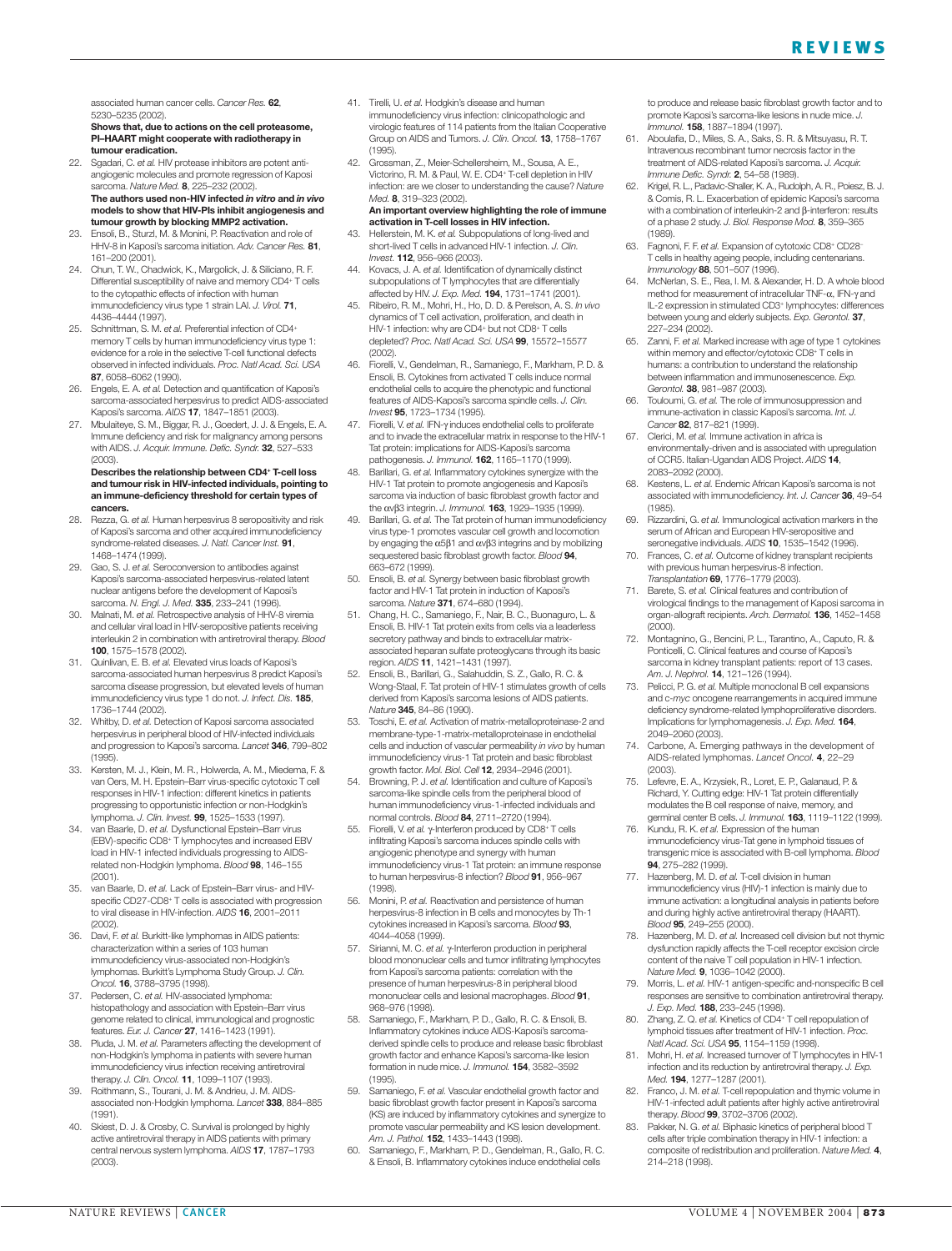# REVIEWS

- 84. Lebbe, C. *et al.* Clinical and biological impact of antiretroviral therapy with protease inhibitors on HIV-related Kaposi's sarcoma. *AIDS* **12**, F45–F49 (1998).
- 85. Gerard, L. *et al.* Improved survival in HIV-related Hodgkin's lymphoma since the introduction of highly active antiretroviral therapy. *AIDS* **17**, 81–87 (2003).
- 86. Antinori, A. *et al.* Better response to chemotherapy and prolonged survival in AIDS-related lymphomas responding to highly active antiretroviral therapy. *AIDS* **15**, 1483–1491 (2001).
- 87. Bower, M. *et al.* Highly active anti-retroviral therapy (HAART) prolongs time to treatment failure in Kaposi's sarcoma. *AIDS* **13**, 2105–2111 (1999). **Provides indirect evidence that HAART can be used**

## **as a maintenance therapy for patients with Kaposi's sarcoma because of effects unrelated to HIV suppression and immune reconstitution.**

- 88. Hoffmann, C. *et al.* Response to highly active antiretroviral therapy strongly predicts outcome in patients with AIDSrelated lymphoma. *AIDS* **17**, 1521–1529 (2003).
- 89. Holkova, B. *et al.* Effect of highly active antiretroviral therapy on survival in patients with AIDS-associated pulmonary Kaposi's sarcoma treated with chemotherapy. *J. Clin. Oncol.* **19**, 3848–3851 (2001).
- 90. Ahdieh-Grant, L. *et al.* Highly active antiretroviral therapy and cervical squamous intraepithelial lesions in human immunodeficiency virus-positive women. *J. Natl. Cancer Inst.* **96**, 1070–1076 (2004).
- 91. McGowan, J. P. & Shah, S. Long-term remission of AIDSrelated primary central nervous system lymphoma associated with highly active antiretroviral therapy. *AIDS* **12**, 952–954 (1998).
- 92. Nasti, G. *et al.* AIDS-related Kaposi's Sarcoma: evaluation of potential new prognostic factors and assessment of the AIDS Clinical Trial Group Staging System in the Haart Era the Italian Cooperative Group on AIDS and Tumors and the Italian Cohort of Patients Naive From Antiretrovirals. *J. Clin. Oncol.* **21**, 2876–2882 (2003).
- 93. Tam, H. K. *et al.* Fffect of highly active antiretroviral therapy on survival among HIV-infected men with Kaposi sarcoma or non-Hodgkin lymphoma. *Int. J. Cancer* **98**, 916–922 (2002).
- Wilkinson, J. et al. Identification of Kaposi's sarcomaassociated herpesvirus (KSHV)- specific cytotoxic T-lymphocyte epitopes and evaluation of reconstitution of KSHV-specific responses in human immunodeficiency virus type 1-Infected patients receiving highly active antiretroviral therapy. *J. Virol.* **76**, 2634–2640 (2002).
- 95. Carrieri, M. P. *et al.* Reduced incidence of Kaposi's sarcoma and of systemic non-hodgkin's lymphoma in HIV-infected individuals treated with highly active antiretroviral therapy. *Int. J. Cancer* **103**, 142–144 (2003).
- 96. Heard, I., Tassie, J. M., Kazatchkine, M. D. & Orth, G. Highly active antiretroviral therapy enhances regression of cervical intraepithelial neoplasia in HIV-seropositive women. *AIDS* **16**, 1799–1802 (2002).
- 97. Kostense, S. et al. Functional restoration of human immunodeficiency virus and Epstein–Barr virus-specific CD8+ T cells during highly active antiretroviral therapy is associated with an increase in CD4+ T cells. *Eur J. Immunol.* **32**, 1080–1089 (2002).
- 98. Grulich, A. E., Li, Y., Correll, P. K., Law, M. G. & Kaldor, J. M. Decreasing rates of Kaposi's sarcoma and non-Hodgkin's lymphoma in the era of potent combination anti-retroviral therapy. *AIDS* **15**, 629–633 (2001).
- 99. Sparano, J. A. et al. Effect of highly active antiretroviral therapy on the incidence of HIV-associated malignancies at an urban medical center. *J. Acquir. Immune Defic. Syndr.* **21**, S18–S22 (1999).
- 100. Gaidano, G., Capello, D. & Carbone, A. The molecular basis of acquired immunodeficiency syndrome-related lymphomagenesis. *Semin. Oncol.* **27**, 431–441 (2000).
- 101. Xu, J. *et al.* Analysis and significance of anti-latent membrane protein-1 antibodies in the sera of patients with EBV-associated diseases. *J. Immunol.* **164**, 2815–2822 (2000).
- 102. Duraiswamy, J. *et al. Ex vivo* analysis of T-cell responses to Epstein–Barr virus-encoded oncogene latent membrane protein 1 reveals highly conserved epitope sequences in virus isolates from diverse geographic regions. *J. Virol.* **77**, 7401–7410 (2003).
- 103. Cattelan, A. M. *et al.* Acquired immunodeficiency syndromerelated Kaposi's sarcoma regression after highly active antiretroviral therapy: biologic correlates of clinical outcome. *J. Natl Cancer Inst. Monogr.* **28**, 44–49 (2001).
- 104. Chotmongkol, V. & Pesee, M. AIDS-related primary central nervous system lymphoma: prolonged remission associated with highly active antiretroviral therapy. *J. Med. Assoc. Thai.* **85**, 634–637 (2002).
- 105. Dupont, C. *et al.* Long-term efficacy on Kaposi's sarcoma of highly active antiretroviral therapy in a cohort of HIV-positive

patients. CISIH 92. Centre d'information et de soins de l'immunodeficience humaine. *AIDS* **14**, 987–993 (2000).

- 106. Navarro, J. T., Ribera, J. M., Oriol, A., Milla, F. & Feliu, E. Improved outcome of AIDS-related lymphoma in patients with virologic response to highly active antiretroviral therapy. *J. Acquir. Immune Defic. Syndr.* **32**, 347–348 (2003).
- 107. Nunez, M., Machuca, A., Soriano, V., Podzamczer, D. & Gonzalez-Lahoz, J. Clearance of human herpesvirus type 8 viraemia in HIV-1-positive patients with Kaposi's sarcoma treated with liposomal doxorubicin. Caelyx/KS Spanish Study Group. *AIDS* **14**, 913–919 (2000).
- 108. Pellet, C. *et al.* Virologic and immunologic parameters that predict clinical response of AIDS-associated Kaposi's sarcoma to highly active antiretroviral therapy. *J. Invest. Dermatol.* **117**, 858–863 (2001).
- 109. Conant, M. A., Opp, K. M., Poretz, D. & Mills, R. G. Reduction of Kaposi's sarcoma lesions following treatment of AIDS with ritonovir. *AIDS* **11**, 1300–1301 (1997).
- 110. Hocqueloux, L., Agbalika, F., Oksenhendler, E. & Molina, J. M. Long-term remission of an AIDS-related primary effusion lymphoma with antiviral therapy. *AIDS* **15**, 280–282 (2001).
- 111. Murphy, M., Armstrong, D., Sepkowitz, K. A., Ahkami, R. N. & Myskowski, P. L. Regression of AIDS-related Kaposi's sarcoma following treatment with an HIV-1 protease inhibitor. *AIDS* **11**, 261–262 (1997).
- 112. Paparizos, V. A., Kyriakis, K. P., Papastamopoulos, V., Hadjivassiliou, M. & Stavrianeas, N. G. Response of AIDSassociated Kaposi sarcoma to highly active antiretroviral therapy alone. *J. Acquir. Immune. Defic. Syndr.* **30**, 257–258 (2002).
- 113. Parra, R. *et al.* Regression of invasive AIDS-related Kaposi's sarcoma following antiretroviral therapy. *Clin. Infect. Dis.* **26**, 218–219 (1998).
- 114. Robinson, W. R., Hamilton, C. A., Michaels, S. H. & Kissinger, P. Effect of excisional therapy and highly active antiretroviral therapy on cervical intraepithelial neoplasia in women infected with human immunodeficiency virus. *Am. J. Obstet. Gynecol.* **184**, 538–543 (2001).
- 115. Robinson, W. R. & Freeman, D. Improved outcome of cervical neoplasia in HIV-infected women in the era of highly active antiretroviral therapy. *AIDS Patient Care STDS* **16**, 61–65 (2002).
- 116. Sarkodee-Adoo, C. *et al.* Regression and clonally distinct recurrence of human immunodeficiency virus related Burkittlike lymphoma during antiretroviral therapy. *Leuk. Lymphoma* **42**, 1125–1131 (2001).
- 117. Uberti-Foppa, C. *et al.* Long-term effect of highly active antiretroviral therapy on cervical lesions in HIV-positive women. *AIDS* **17**, 2136–2138 (2003).
- 118. Boivin, G. *et al.* Evaluation of the human herpesvirus 8 DNA load in blood and Kaposi's sarcoma skin lesions from AIDS patients on highly active antiretroviral therapy. *AIDS* **14**, 1907–1910 (2000).
- 119. Benfield, T. L., Kirk, O., Elbrond, B. & Pedersen, C. Complete histological regression of Kaposi's sarcoma following treatment with protease inhibitors despite persistence of HHV-8 in lesions. *Scand. J. Infect. Dis.* **30**, 613–615 (1998).
- 120. De Milito A. *et al.* Antiretroviral therapy with protease inhibitors in human immunodeficiency virus type 1- and human herpesvirus 8-coinfected patients. *J. Med. Virol.* **57**, 140–144 (1999).
- 121. Torre-Cisneros, J. *et al.* Patterns of lymphotropic herpesvirus viraemia in HIV-infected patients with Kaposi's sarcoma treated with highly active antiretroviral therapy and liposomal daunorubicin. *AIDS* **14**, 2215–2217 (2000).
- 122. Bourboulia, D. *et al.* Short- and long-term effects of highly active antiretroviral therapy on Kaposi sarcoma-associated herpesvirus immune responses and viraemia. *AIDS* **18**, 485–493 (2004).
- 123. Cuzick, J., Terry, G., Ho, L., Hollingworth, T. & Anderson, M. Human papillomavirus type 16 in cervical smears as predictor of high-grade cervical intraepithelial neoplasia. *Lancet* **339**, 959–960 (1992).
- 124. Remmink, A. J. *et al.* The presence of persistent high-risk HPV genotypes in dysplastic cervical lesions is associated with progressive disease: natural history up to 36 months. *Int. J. Cancer* **61**, 306–311 (1995).
- 125. Stebbing, J. *et al.* The efficacy of ritonavir in the prevention of AIDS-related Kaposi's sarcoma. *Int. J. Cancer* **108**, 631–633 (2004).
- 126. Gill, J. *et al.* Prospective study of the effects of antiretroviral therapy on Kaposi sarcoma: associated herpesvirus infection in patients with and without Kaposi sarcoma. *J. Acquir. Immune. Defic. Syndr.* **31**, 384–390 (2002).
- 127. Ridolfo, A. L. *et al.* Is switching protease inhibitor-based effective antiretroviral therapy safe in patients with AIDSassociated Kaposi's sarcoma? *AIDS* **18**, 1224–1226 (2004).
- 128. Bani-Sadr, F., Fournier, S. & Molina, J. M. Relapse of Kaposi's sarcoma in HIV-infected patients switching from a

protease inhibitor to a non-nucleoside reverse transcriptase inhibitor-based highly active antiretroviral therapy regimen. *AIDS* **17**, 1580–1581 (2003).

129. Gaedicke, S. *et al.* Antitumor effect of the human immunodeficiency virus protease inhibitor ritonavir: induction of tumor-cell apoptosis associated with perturbation of proteasomal proteolysis. *Cancer Res.* **62**, 6901–6908 (2002).

**Showed that HIV-PIs can modulate proteasome activity to increase the half-life of WAF1 with no effects on proteasome-mediated degradation of the protein bulk.**

- 130. Pati, S. *et al.* Antitumorigenic effects of HIV protease inhibitor ritonavir: inhibition of Kaposi sarcoma. *Blood* **99**, 3771–3779 (2002).
- 131. Ensoli, B. *et al.* AIDS-Kaposi's sarcoma-derived cells express cytokines with autocrine and paracrine growth effects. *Science* **243**, 223–226 (1989).
- 132. Ensoli, B. *et al.* Block of AIDS-Kaposi's sarcoma (KS) cell growth, angiogenesis, and lesion formation in nude mice by antisense oligonucleotide targeting basic fibroblast growth factor. A novel strategy for the therapy of KS. *J. Clin. Invest.* **94**, 1736–1746 (1994).
- 133. Weichold, F. F. *et al.* HIV-1 protease inhibitor ritonavir modulates susceptibility to apoptosis of uninfected T cells. *J. Hum. Virol.* **2**, 261–269 (1999).
- 134. Tovo, P. A. Highly active antiretroviral therapy inhibits cytokine production in HIV-uninfected subjects. *AIDS* **14**, 743–744 (2000).

#### **Showed that PI–HAART inhibited, in two HIVuninfected individuals, the production of inflammatory cytokines that are known to lead to the development of Kaposi's sarcoma.**

- 135. Bissell, M. J. & Radisky, D. Putting tumours in context. *Nature Rev. Cancer* **1**, 46–54 (2001).
- 136. Chavan, S., Kodoth, S., Pahwa, R. & Pahwa, S. The HIV protease inhibitor Indinavir inhibits cell-cycle progression *in vitro* in lymphocytes of HIV-infected and uninfected individuals. *Blood* **98**, 383–389 (2001).
- 137. Lu, W. & Andrieu, J. M. HIV protease inhibitors restore impaired T-cell proliferative response *in vivo* and *in vitro*: a viral-suppression-independent mechanism. *Blood* **96**, 250–258 (2000).
- 138. Sloand, E. M. *et al.* Human immunodeficiency virus type 1 protease inhibitor modulates activation of peripheral blood CD4+ T cells and decreases their susceptibility to apoptosis *in vitro* and *in vivo*. *Blood* **94**, 1021–1027 (1999).
- 139. Gruber, A., Wheat, J. C., Kuhen, K. L., Looney, D. J. & Wong-Staal, F. Differential effects of HIV-1 protease inhibitors on dendritic cell immunophenotype and function. *J. Biol. Chem.* **276**, 47840–47843 (2001). **Reported that HIV-PIs can affect maturation and function of professional antigen-presenting cells, with**

#### **implications for tumour immunity.** 140. Kelleher, A. D. *et al.* Effects of retroviral protease inhibitors on

- proteasome function and processing of HIV-derived MHC class I-restricted cytotoxic T lymphocyte epitopes. *AIDS Res. Hum. Retroviruses* **17**, 1063–1066 (2001).
- 141. Sloand, E. M. *et al.* Protease inhibitors stimulate hematopoiesis and decrease apoptosis and ICE expression in CD34+ cells. *Blood* **96**, 2735–2739 (2000).
- 142. Zhong, D. S. *et al.* HIV protease inhibitor ritonavir induces cytotoxicity of human endothelial cells. *Arterioscler. Thromb. Vasc. Biol.* **22**, 1560–1566 (2002).
- 143. Schmidtke, G. *et al.* How an inhibitor of the HIV-I protease modulates proteasome activity. *J. Biol. Chem.* **274**, 35734–35740 (1999).
- 144. Hosseini, H. *et al.* Protection against experimental autoimmune encephalomyelitis by a proteasome modulator. *J. Neuroimmunol.* **118**, 233–244 (2001).
- 145. Piccinini, M. *et al.* The human 26S proteasome is a target of antiretroviral agents. *AIDS* **16**, 693–700 (2002).
- 146. Goldberg, A. L. & Rock, K. Not just research tools proteasome inhibitors offer therapeutic promise. *Nature Med.* **8**, 338–340 (2002).
- 147. Lenz, H. J. Clinical update: proteasome inhibitors in solid tumors. *Cancer Treat. Rev.* **29**, 41–48 (2003).
- 148. Palombella, V. J., Rando, O. J., Goldberg, A. L. & Maniatis, T. The ubiquitin-proteasome pathway is required for processing the NF-κB1 precursor protein and the activation of NF-κB. *Cell* **75**, 773–785 (1994).
- 149. Russo, S. M. *et al.* Enhancement of radiosensitivity by proteasome inhibition: implications for a role of NF-κB. *Int. J. Radiat. Oncol. Biol. Phys.* **50**, 183–193 (2001).
- 150. Schmidtke, G., Emch, S., Groettrup, M. & Holzhutter, H. G. Evidence for the existence of a non-catalytic modifier site of peptide hydrolysis by the 20S proteasome. *J. Biol. Chem.* **275**, 22056–22063 (2000).
- 151. Adams, J. Proteasome inhibitors as new anticancer drugs. *Curr. Opin. Oncol* **14**, 628–634 (2002).